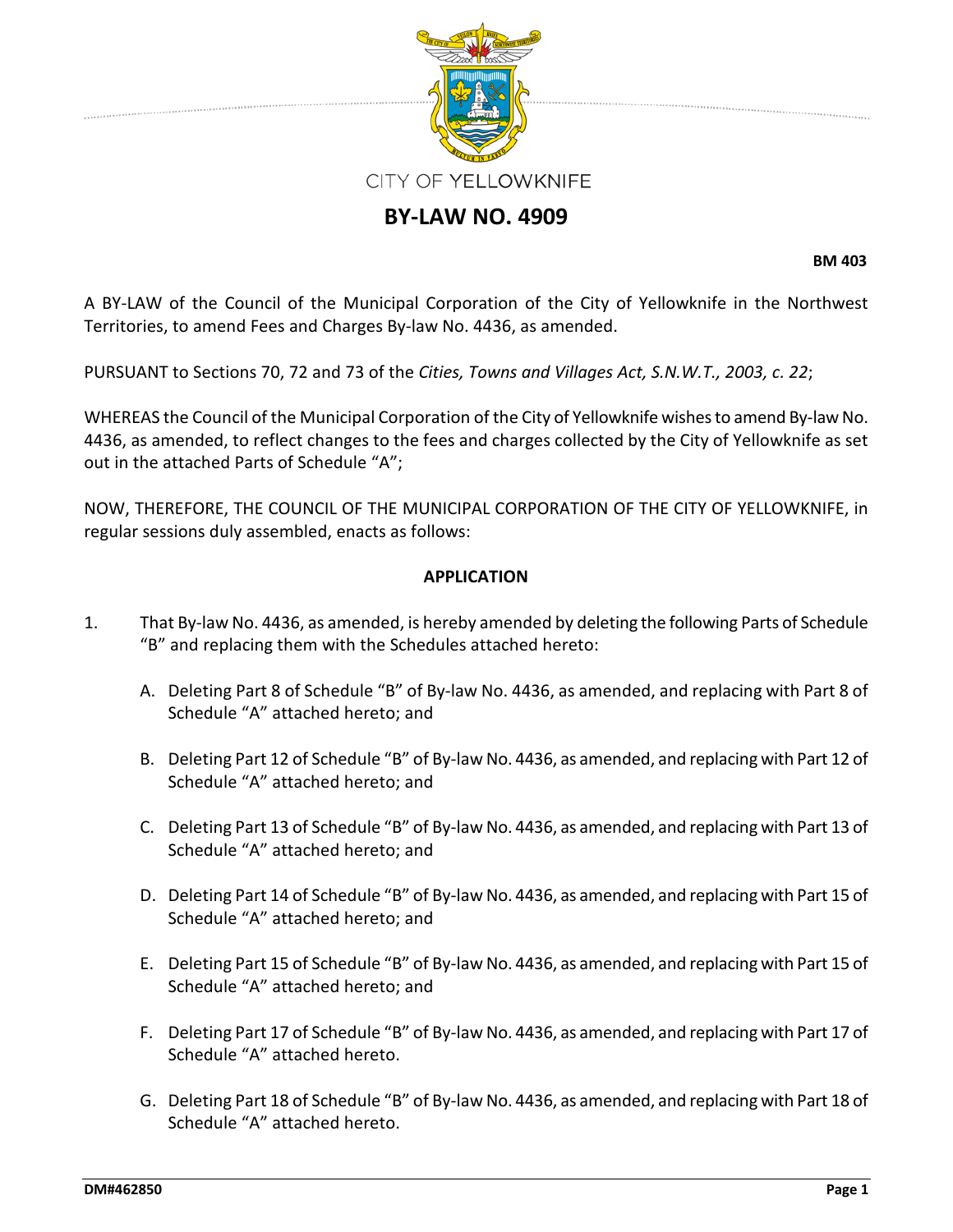#### **EFFECT**

 $2.$ That this by-law shall come into effect upon receiving Third Reading and otherwise meets the requirements of Section 75 of the Cities, Towns and Villages Act.

Read a First time this  $\partial_{MD}$  day of  $\partial_{MLST}$ , A.D. 2016.  $\widetilde{H}^{\alpha}$ Mayor **City Administrator**  $\sim$ Read a Second Time this **CALD**day of **HUGULS** A.D. 2016. Ć, Mayor ť. City Administrator Read a Third Time and Finally Passed this OND A.D., 2016. day of  $\mathbb{R}^2$ ÷. Mayor  $\epsilon$  .

City Administrator

 $\mathbb{G}$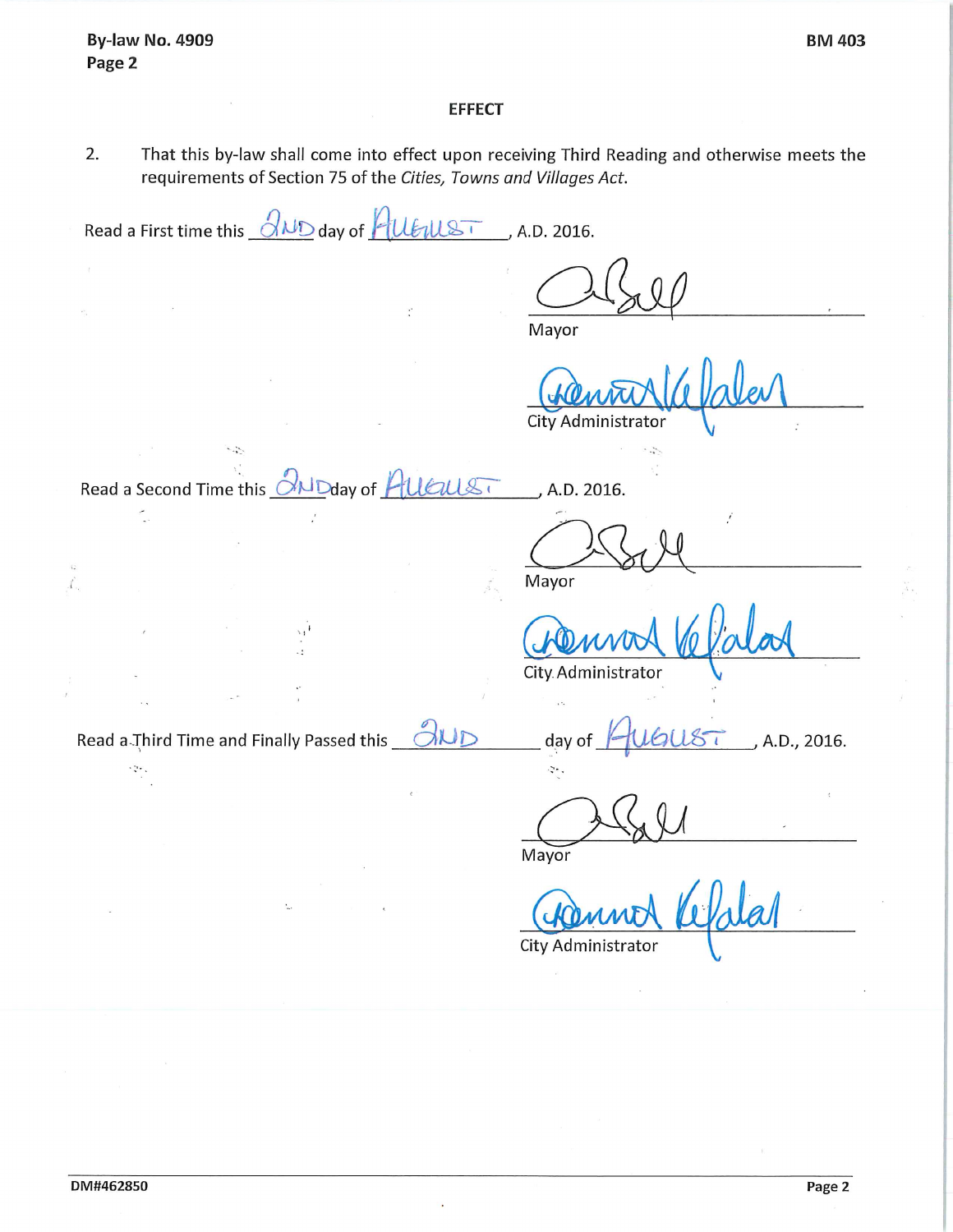**By-law No. 4909** Page 3

S.

 $\frac{1}{2}$ 

s, J

I hereby certify that this by-law has been made in accordance with the requirements of the Cities, Towns and Villages Act and the by-laws of the Municipal Corporation of the City of Yellowknife.

City Administrator

 $\mathbf{v}_t$ 

 $\frac{1}{2}$ 

 $\ddotsc$ 

**Controversite**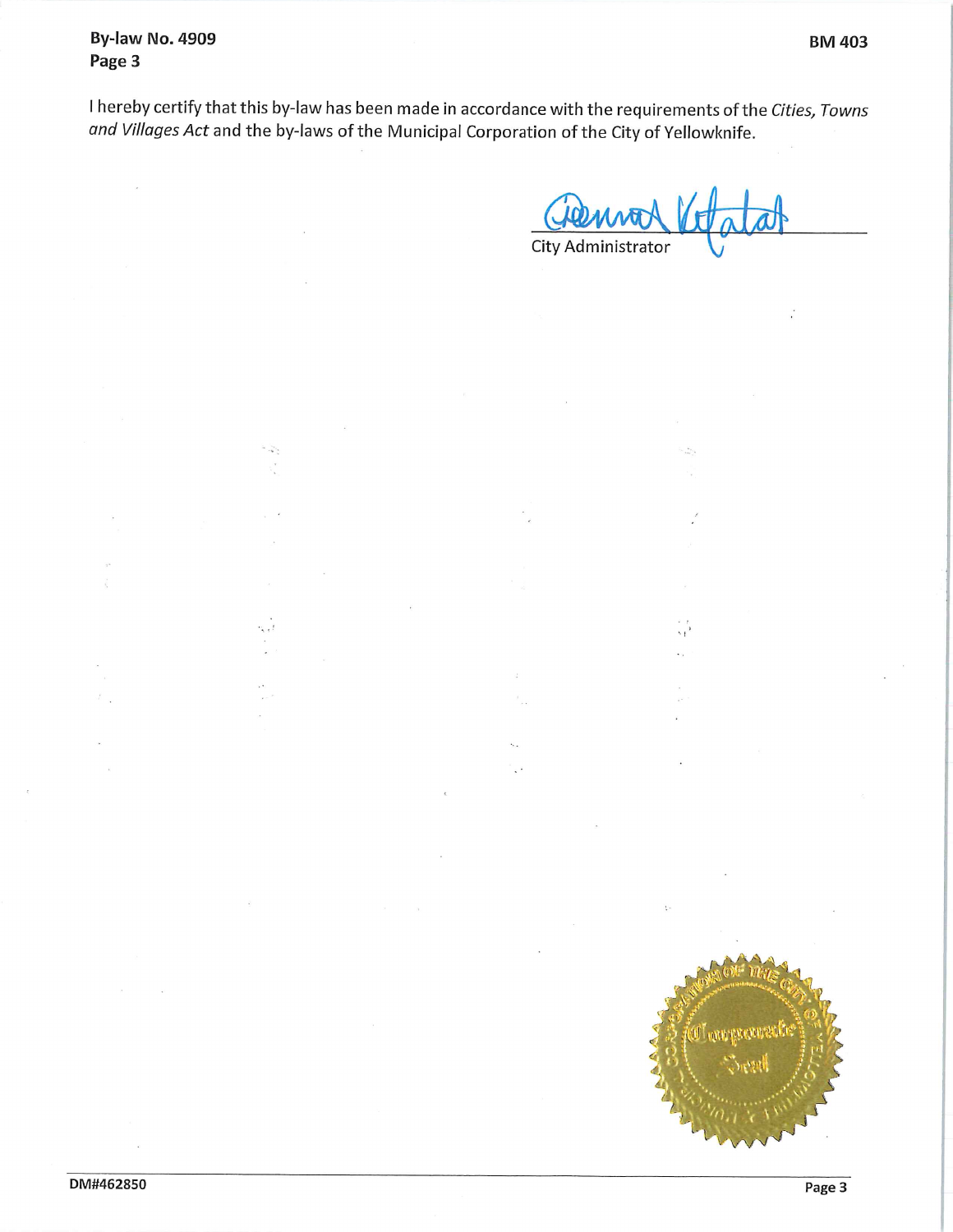### Schedule "A"

## **PART 8 –** Parking Meter, Parking Certificate and Orderly Use of Highway Permit Rates (Highway Traffic By-law No. 4063)

| <b>SERVICE</b>                           | <b>FEE</b>       |
|------------------------------------------|------------------|
| Parking Meter Time - 1 and 2 hour meters |                  |
| Two (2) Minutes                          | \$0.05 cent coin |
| Five (5) Minutes                         | \$0.10 cent coin |
| Twelve (12) Minutes                      | \$0.25 cent coin |
| Forty-eight (48) Minutes                 | \$1.00 coin      |
| Ninety-six (96) Minutes                  | \$2.00 coin      |
| Parking Meter Time - 9 hour meter        |                  |
| Sixty (60) Minutes                       | \$0.75           |
| Parking Pass - Per Month                 | \$120.00         |
| Parking Pass - Per Year                  | \$999.00         |
| <b>Parking Certificate</b>               |                  |
| Per Month                                | \$37.50          |
| Per Year                                 | \$375.00         |
| <b>Orderly Use of Highway Permit</b>     | \$50.00          |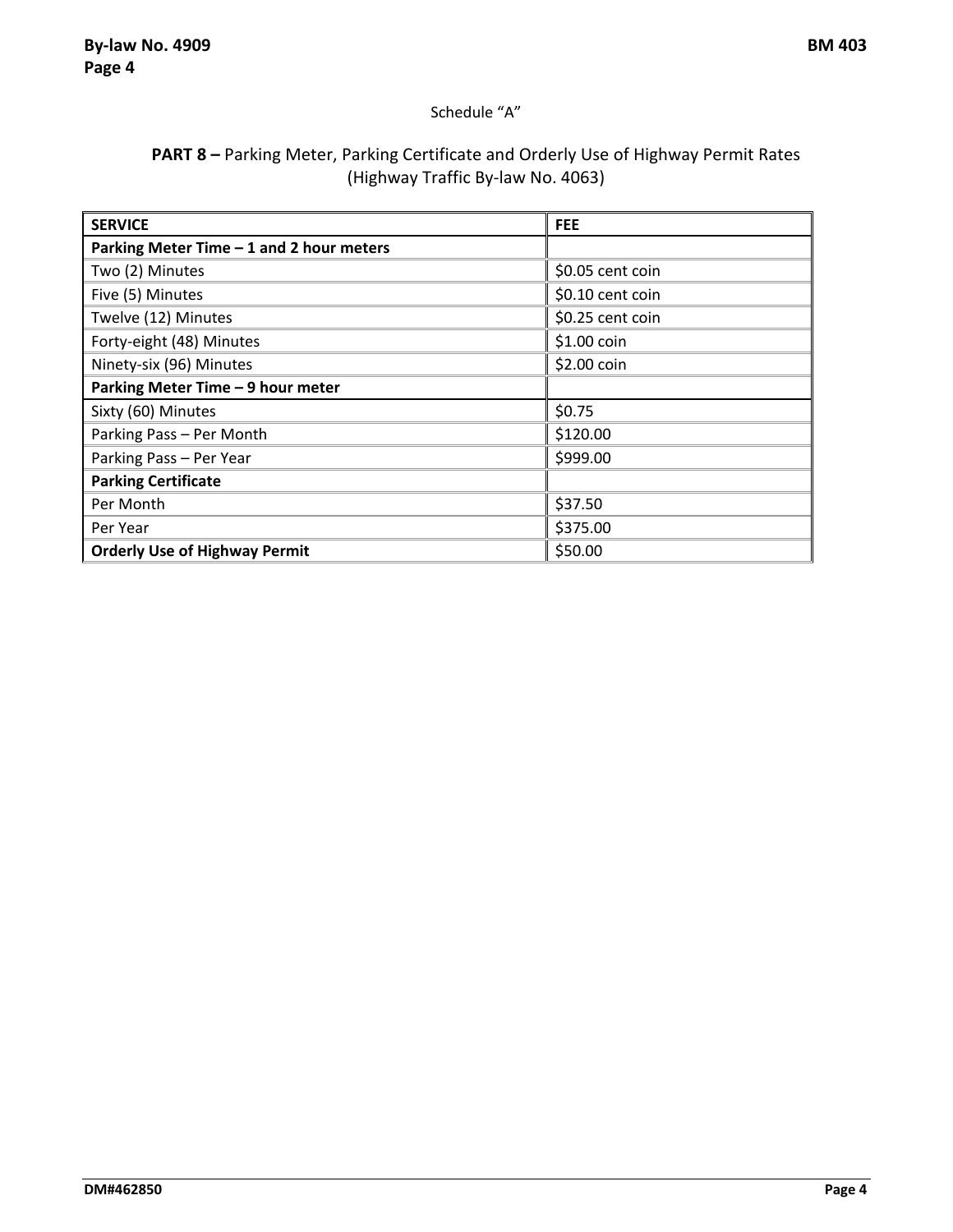## **PART 12 –** Recreation and Parks Related Fees (Public Parks and Recreation By-law No. 4564)

| <b>ARENAS</b>                                 |                                   |
|-----------------------------------------------|-----------------------------------|
| <b>Ice Arena Rental</b>                       | FEE (Effective September 1, 2016) |
| Adults (prime)                                | \$172.00/hour                     |
| Adults (non-prime) (75% of prime)             | \$130.75/hour                     |
| Youth (prime)                                 | \$86.50/hour                      |
| Youth (non-prime) (75% of prime)              | \$65.75/hour                      |
| Adult/Youth (prime)                           | \$129.50/hour                     |
| Adult/Youth (non-prime) (75% of prime)        | \$98.25/hour                      |
| <b>Non-Ice Arena Rental (Sports Activity)</b> | FEE (Effective September 1, 2016) |
| Adult                                         | \$93.50/hour                      |
| Adult/Youth                                   | \$68.75/hour                      |
| Youth                                         | \$48.50/hour                      |

| <b>PROGRAM OR SERVICE</b>                        | FEE (Effective September 1, 2016)       |
|--------------------------------------------------|-----------------------------------------|
| <b>Liquor Licensed Events at City Facilities</b> | A \$500.00 maintenance/damage           |
|                                                  | deposit is required for liquor          |
|                                                  | licensed events at all City facilities. |
|                                                  | The deposit will be refunded            |
|                                                  | following an inspection of the          |
|                                                  | facility by a representative of the     |
|                                                  | <b>Community Services Department.</b>   |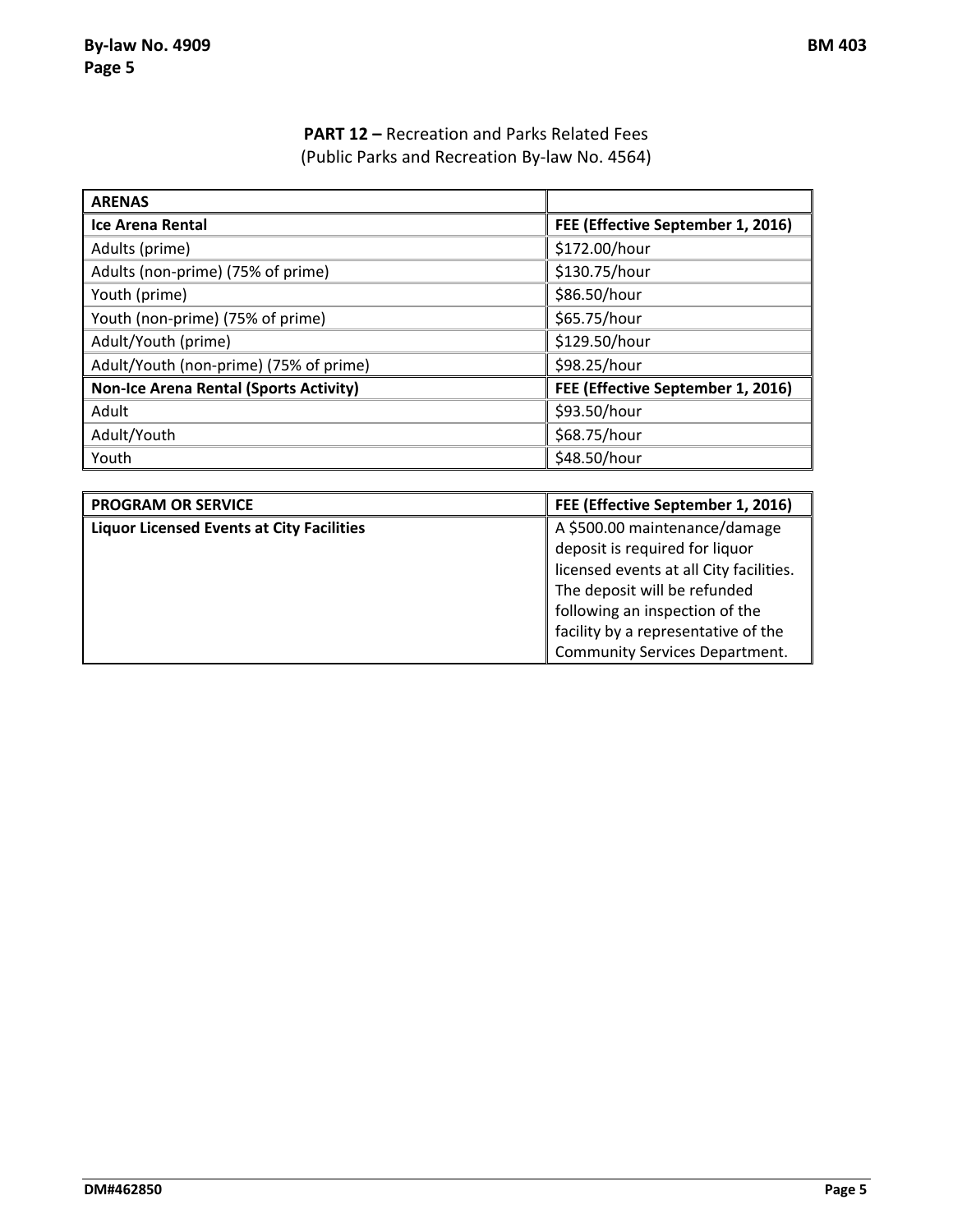| <b>Main Floor Rental (Non-ice Activity)</b>                      | FEE (Effective September 1, 2016)  |
|------------------------------------------------------------------|------------------------------------|
| Special Events (Additional services at cost)                     | Non-Profit Groups - \$1,751.75/day |
|                                                                  | <b>Profit or Commercial Groups</b> |
|                                                                  | - \$2,691.25/day                   |
| Auxiliary Power Supply (reel/day) (YK Arena only)                | \$39.25/day                        |
|                                                                  |                                    |
| 'A' Frame Connector/ Power Cart Connection                       | \$157.00/day                       |
| Coin operated Skate Sharpener Space                              | \$157.00/month                     |
| <b>Bank Machine Space</b>                                        | \$157.00/month                     |
| *Floor Rental includes up to 200 chairs/80 Tables                |                                    |
| <b>Multiplex Convention Rate</b>                                 | FEE (Effective September 1, 2016)  |
| This rate applies when all elements of facility are booked by a  | \$4,484.25/day                     |
| single user (i.e., both arenas, gym, meeting room and lobby) and |                                    |
| includes 400 chairs and 160 tables                               |                                    |
| <b>Portable Floor Rental</b>                                     |                                    |
|                                                                  | FEE (Effective September 1, 2016)  |
| One Day (Includes set-up & take down)                            | \$1,824.25/day                     |
| Each Additional Day                                              | \$998.25/day                       |
| Other                                                            | FEE (Effective September 1, 2016)  |
| Arena Lobby                                                      | \$217.00/day or \$17.25/hour       |

| <b>PROGRAM OR SERVICE</b>                                                                | FEE (Effective September 1, 2016)    |  |
|------------------------------------------------------------------------------------------|--------------------------------------|--|
| Exclusive use of Yellowknife Community Arena ("YKCA") parking                            | Non-Profit - \$729.75/day + \$100.00 |  |
| lot                                                                                      | refundable deposit                   |  |
| (includes full access to arena washroom, provided that the                               |                                      |  |
| rental does not conflict with any regularly scheduled events or                          | Commercial or Profit -               |  |
| programs being held in the existing facilities)                                          | $$1,390.00/day + $100.00$            |  |
|                                                                                          | refundable deposit                   |  |
| YKCA Car Washes                                                                          | \$74.75/day                          |  |
| <b>Advertising in City Arenas (See NOTE below)</b>                                       | FEE (Effective September 1, 2016)    |  |
| 4' x 8' Sign on the Wall                                                                 | \$675.25/per sign/per year           |  |
| (YKCA Only)                                                                              |                                      |  |
| 4'x 8' Sign on the ice level boards                                                      | \$900.50/per sign/per year           |  |
| Name and Logo on center ice surface                                                      | \$1,238.00/per ice surface/per year  |  |
| Name and Logo on non-center ice surface                                                  | \$874.25/per logo/year               |  |
| Zamboni                                                                                  | \$2,363.50/per ice surface/per year  |  |
| (NOTE) 15% discount off total advertising rates if advertising in more than one facility |                                      |  |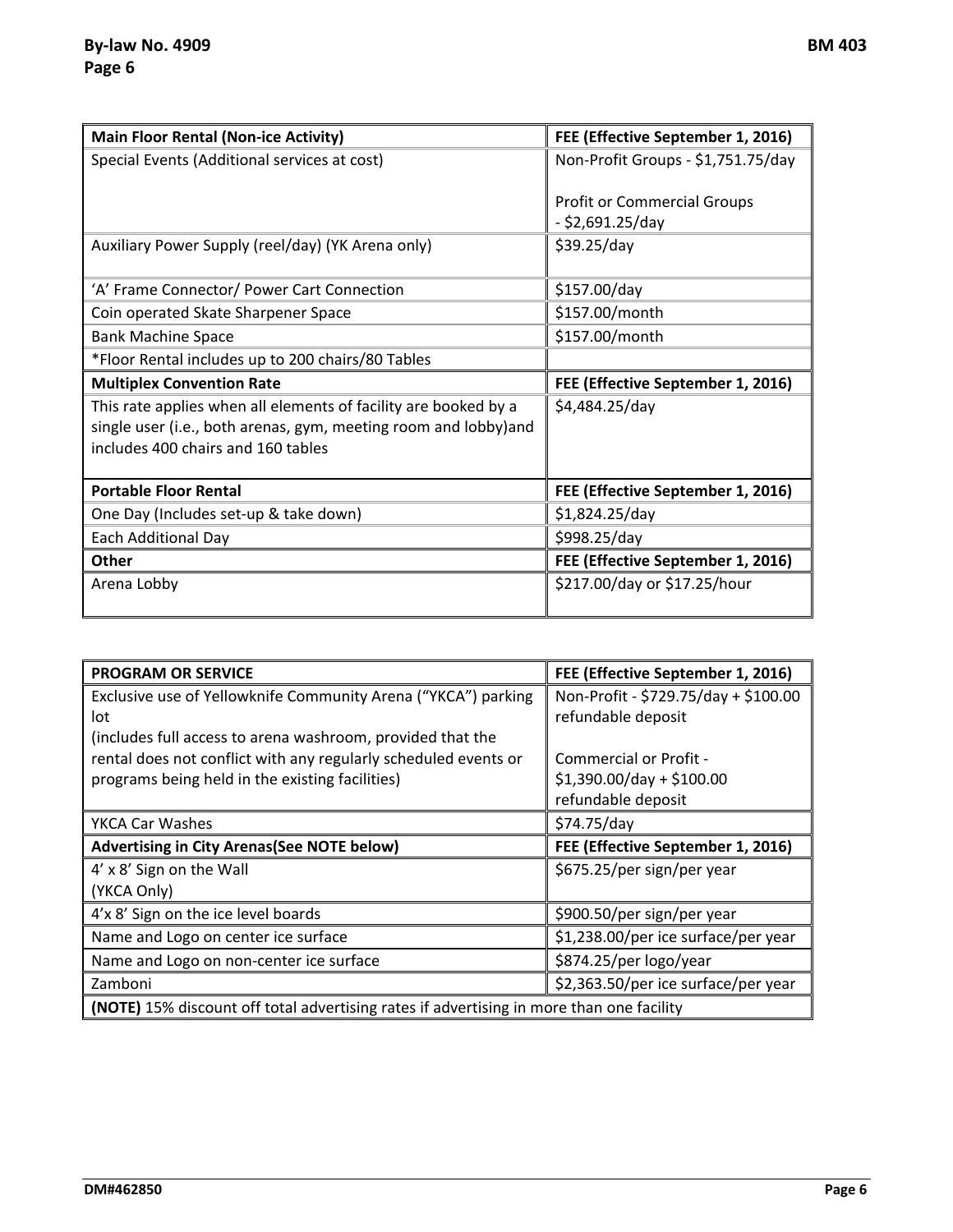| <b>Fieldhouse Rentals</b>              | FEE (Effective September 1, 2016) |
|----------------------------------------|-----------------------------------|
| Commercial/For Profit Group            | \$2,691.25/day                    |
| Adults (prime)                         | \$120.75/hour                     |
| Adults (non-prime) (75% of prime)      | \$92.00/hour                      |
| Adults (Off Season)                    | \$63.25/hour                      |
| Youth (prime)                          | \$60.75/hour                      |
| Youth (non-prime) (75% of prime)       | \$46.75/hour                      |
| Youth (Off Season)                     | \$32.00/hour                      |
| Adult/Youth (prime)                    | \$90.75/hour                      |
| Adult/Youth (non-prime) (75% of prime) | \$69.25/hour                      |
| Adult/Youth (Off Season)               | \$48.00/hour                      |
| <b>OFF SEASON</b>                      | May 1 to August 30                |

| <b>Advertising in Fieldhouse (See NOTE below)</b>                                                   | FEE (Effective September 1, 2016)                               |
|-----------------------------------------------------------------------------------------------------|-----------------------------------------------------------------|
| Field Board Advertisements:                                                                         |                                                                 |
| a) Small - including players gates & maintenance gates<br>(sizes range from 46" x 47" to 28" x 38") | \$655.50/year                                                   |
| Large (approximately 46" x 102")<br>b)                                                              | \$874.25/year                                                   |
| Field gates<br>C)                                                                                   | \$874.25/year                                                   |
| Glass panels (10" high x 27" long)<br>d)                                                            | \$327.75/year                                                   |
| Track Level Banners (4' x 8')                                                                       | \$874.25/year                                                   |
| Sponsorship opportunities available                                                                 | Contact the Director of Community<br>Services for more details. |
| <b>(NOTE)</b> 15% discount off total advertising rates if advertising in<br>more than one facility  |                                                                 |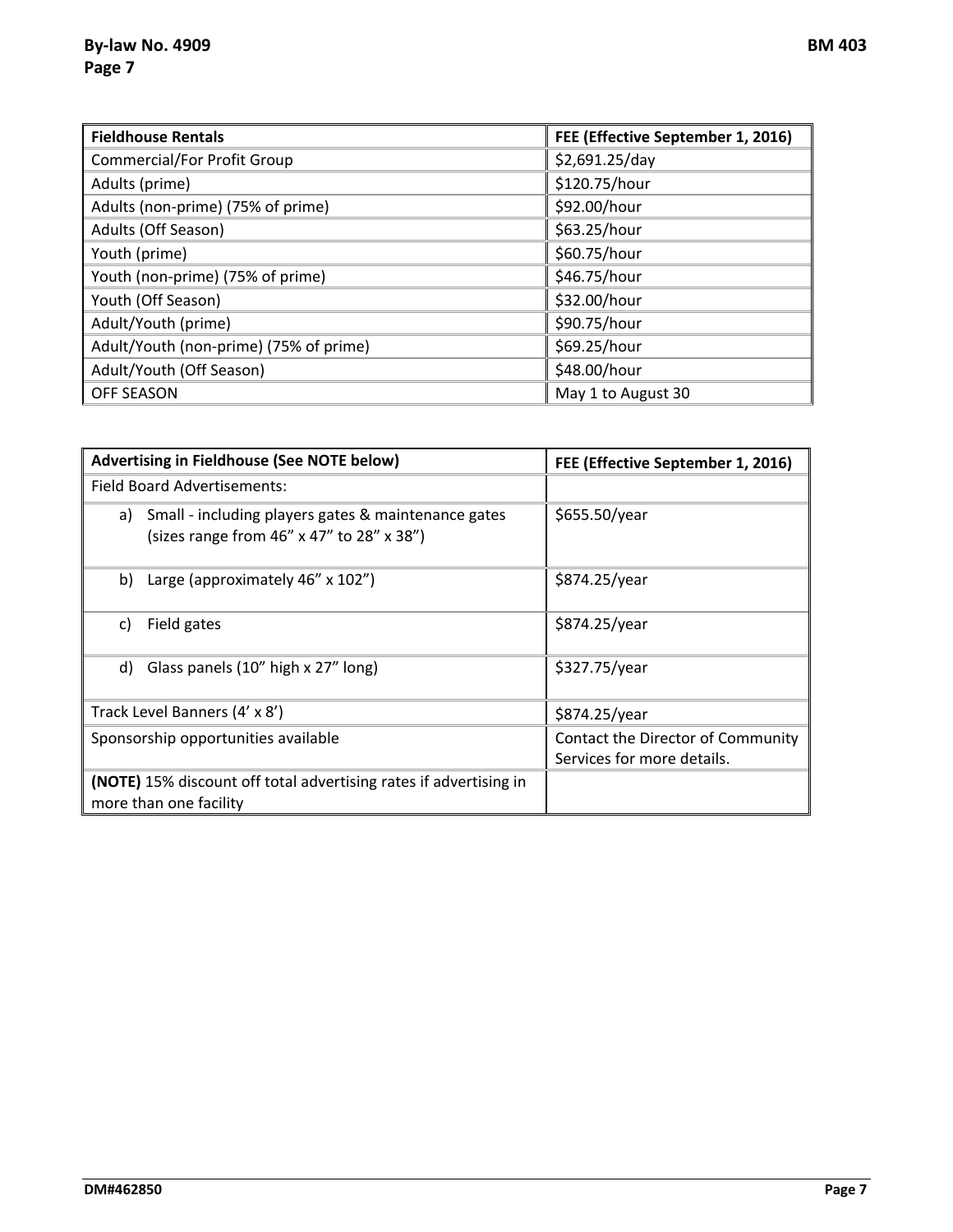| <b>RUTH INCH MEMORIAL POOL</b>                                                              |                                   |
|---------------------------------------------------------------------------------------------|-----------------------------------|
| <b>Group Rentals</b>                                                                        | FEE (Effective September 1, 2016) |
| Youth/Student (prime)                                                                       | \$93.75/hour                      |
| Youth/Student (non-prime) (75% of prime)                                                    | \$71.00/hour                      |
| Youth/Adult Private (prime)                                                                 | \$140.00/hour                     |
| Youth/Adult Private (non-prime) (75% of prime)                                              | \$106.25/hour                     |
| Adult Private (prime)                                                                       | \$186.25/hour                     |
| Adult Private (non-prime) (75% of prime)                                                    | \$141.25/hour                     |
| Commercial/For profit Group (prime)                                                         | \$267.00/hour                     |
| Commercial/For profit Group (non-prime) (75% of prime)                                      | \$201.75/hour                     |
| Youth (Shared) (prime)                                                                      | \$49.25/hour                      |
| Youth (Shared) (non-prime) (75% of prime)                                                   | \$38.00/hour                      |
| Adult (Shared) (prime)                                                                      | \$97.75/hour                      |
| Adult (Shared) (non-prime) (75% of prime)                                                   | \$75.00/hour                      |
| Youth/Adult (Shared) (prime)                                                                | \$72.25/hour                      |
| Youth/Adult (Shared) (non-prime) (75% of prime)                                             | \$55.50/hour                      |
| (Shared rentals are two or more groups using the facility)                                  |                                   |
| Youth/Student Lane Rental (prime)                                                           | \$21.75/hour                      |
| Youth/Student Lane Rental (non-prime) (75% of prime)                                        | \$17.50/hour                      |
| Adult Lane Rental (prime)                                                                   | \$42.50/hour                      |
| Adult Lane Rental (non-prime) (75% of prime)                                                | \$33.50/hour                      |
| Youth/Adult Lane Rental (prime)                                                             | \$31.75/hour                      |
| Youth/Adult Lane Rental (non-prime) (75% of prime)                                          | \$25.00/hour                      |
| Sundeck (Barbecues are included)                                                            | \$37.75/hour                      |
| <b>Additional Lifeguards</b>                                                                | \$52.25/hour                      |
| <b>Lesson Fees</b>                                                                          | FEE (Effective September 1, 2016) |
| Red Cross, Life Saving Swim Program (30 minutes)                                            | \$59.75/program                   |
| Red Cross, Life Saving and Specialized Swim Programs (45-60                                 | \$67.50/program                   |
| minutes)                                                                                    |                                   |
| Private Lessons - Youth                                                                     | \$52.25/hour                      |
| Private Lessons - Adult                                                                     | \$52.25/hour                      |
| Advertising at Ruth Inch Memorial Pool (See NOTE Below)                                     | FEE (Effective September 1, 2016) |
| 4' x 8' Sign on the wall                                                                    | \$675.25/year                     |
| 53" x 9.5" Sign on the front railing                                                        | \$365.75/year                     |
| (NOTE) 15% discount off total advertising rates if advertising in<br>more than one facility |                                   |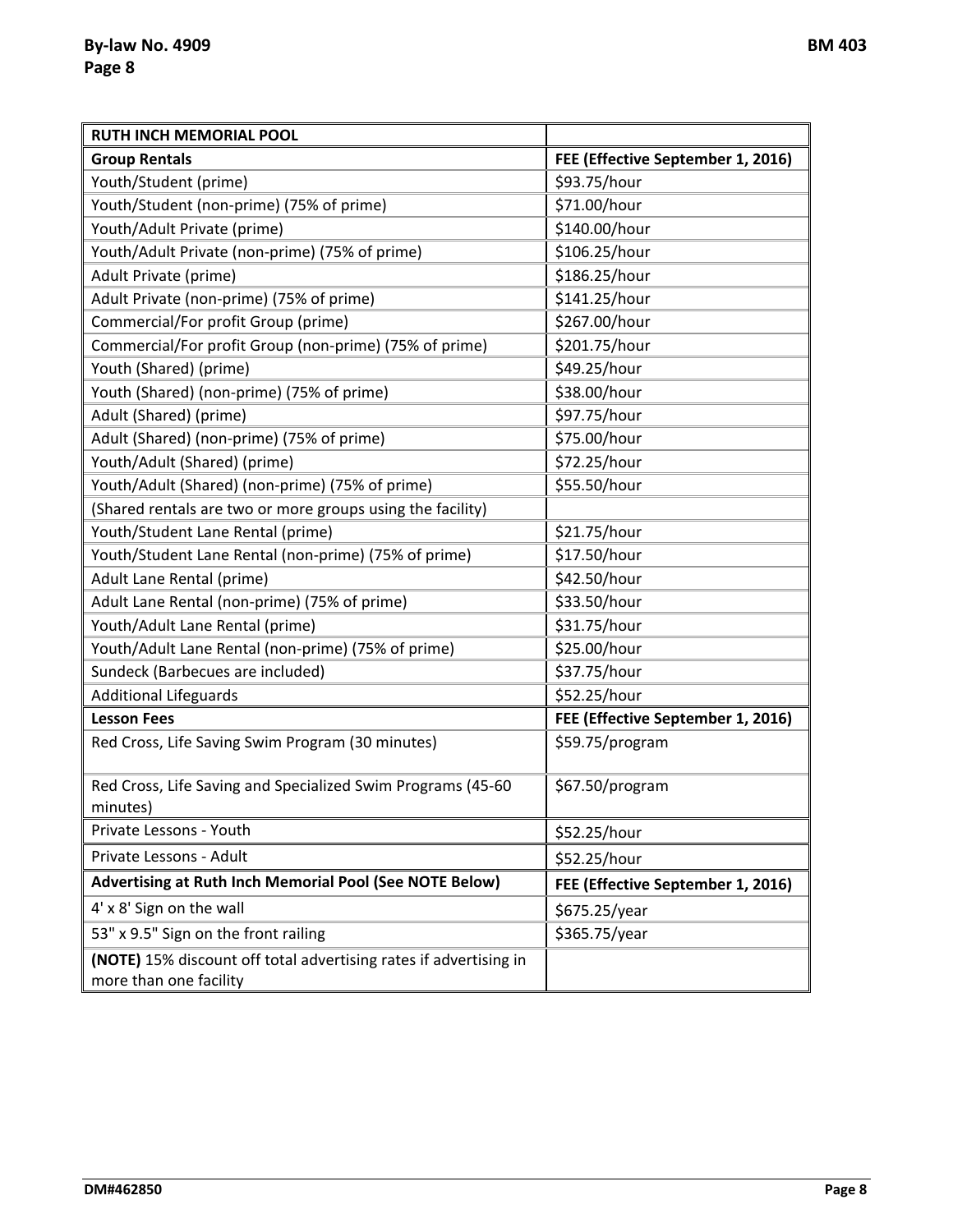### **Consolidated Facilities fees come into effect September 1, 2016.**

Facilities covered under this section include Ruth Inch Memorial Pool, Multiplex, Yellowknife Community Arena and the Fieldhouse

|                         | <b>SINGLE</b><br><b>ADMISSION</b> | <b>PUNCH PASS</b><br>(min.10<br>passes)** | 1 MONTH<br><b>FLEXI</b><br>PASS** | <b>3 MONTH</b><br><b>FLEXI PASS</b><br>$(-5%)$ | <b>6 MONTH</b><br><b>FLEXI PASS</b><br>$(-10%)$ | <b>ONE YEAR</b><br><b>FLEXI</b><br>PASS**<br>$(-15%)$ |
|-------------------------|-----------------------------------|-------------------------------------------|-----------------------------------|------------------------------------------------|-------------------------------------------------|-------------------------------------------------------|
| Under 2 yrs.            | Free                              | N/A                                       | Free                              | Free                                           | Free                                            | Free                                                  |
| Preschool (2-6)         | \$4.00                            | 15% discount                              | \$26.75                           | \$76.25                                        | \$143.75                                        | \$271.25                                              |
| Youth<br>$(7-12)$       | \$5.00                            | 15% discount                              | \$36.25                           | \$103.25                                       | \$196.00                                        | \$370.00                                              |
| <b>Students (13-17)</b> | \$6.00                            | 15% discount                              | \$43.75                           | \$124.00                                       | \$234.75                                        | \$443.75                                              |
| Adult<br>$(18-59)$      | \$7.00                            | 15% discount                              | \$55.50                           | \$158.25                                       | \$279.75                                        | \$566.75                                              |
| Seniors (60+)           | \$6.00                            | 15% discount                              | \$43.75                           | \$124.00                                       | \$234.75                                        | \$443.75                                              |
| Family                  | \$15.00                           | N/A                                       | \$121.00                          | \$344.50                                       | \$652.50                                        | \$1,232.00                                            |
| Playgroup               | \$16.25                           | 15% discount                              | \$159.75                          | \$454.75                                       | \$860.75                                        | \$1,626.00                                            |
| Aquafit                 | \$8.50                            | 15% discount                              | \$70.50                           | \$200.00                                       | \$378.50                                        | \$714.25                                              |

**\*\***Punch Passes = minimum of 10 to be purchased at one time, photo scan card, no expiry.

**\*\***Flexi Pass = unlimited visits within timeframe, expires at end of timeframe – NO EXCEPTIONS – photo scan card access to all venues.

**\*\***One year Flexi Pass payment plan = pay 30% up front then monthly fee for remaining 9 months.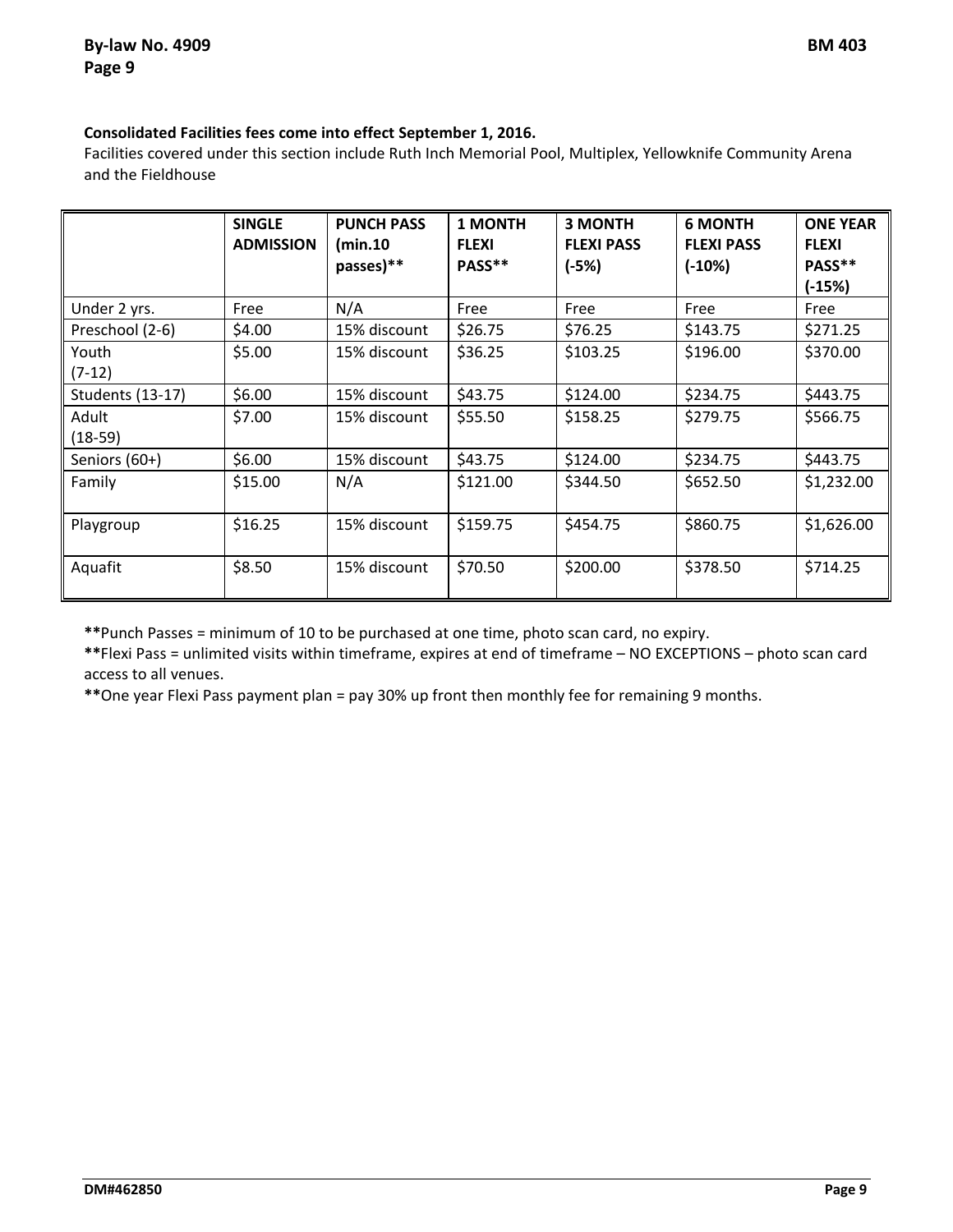| <b>SCHOOL RENTAL</b>                                                                                                                                    | FEE (Effective September 1, 2016)                                                                                                                                   |
|---------------------------------------------------------------------------------------------------------------------------------------------------------|---------------------------------------------------------------------------------------------------------------------------------------------------------------------|
| <b>Large Gyms</b>                                                                                                                                       |                                                                                                                                                                     |
| Sir John, St. Pat's & Weledeh schools                                                                                                                   |                                                                                                                                                                     |
| Youth                                                                                                                                                   | \$30.00/50 min.                                                                                                                                                     |
| Youth/Adult                                                                                                                                             | \$44.25/50 min.                                                                                                                                                     |
| Adult                                                                                                                                                   | \$59.00/50 min.                                                                                                                                                     |
| <b>Medium Gyms</b>                                                                                                                                      |                                                                                                                                                                     |
| J.H. Sissons, Range Lake, St. Joseph & Wm. McDonald schools, Multiplex gym                                                                              |                                                                                                                                                                     |
| Youth                                                                                                                                                   | \$21.50/50 min.                                                                                                                                                     |
| Youth/Adult                                                                                                                                             | \$31.75/50 min.                                                                                                                                                     |
| Adult                                                                                                                                                   | \$42.00/50 min.                                                                                                                                                     |
| Multiplex Gym - Corporate, Bingos & Fundraising<br>(Tradeshows, Conferences, Parties, Private Functions,<br>Weddings, Dances, Concerts, Cabarets, etc.) | \$126.50 for floor coverings<br>\$840.50 for Daily Gym Rental (8<br>hours) or<br>\$98.25 per hour to a maximum of<br>7 hours<br>**Tables, chairs, stage, etc. extra |
| <b>Small Gyms</b>                                                                                                                                       |                                                                                                                                                                     |
| Mildred Hall & N.J. Macpherson schools                                                                                                                  |                                                                                                                                                                     |
| Youth                                                                                                                                                   | \$17.50/50 min.                                                                                                                                                     |
| Youth/Adult                                                                                                                                             | \$24.75/50 min.                                                                                                                                                     |
| Adult                                                                                                                                                   | \$33.25/50 min.                                                                                                                                                     |
| <b>Tournaments/Special Events</b>                                                                                                                       |                                                                                                                                                                     |
| Large<br>-Adult<br>-Youth<br>Medium (other than Multiplex Gym)<br>-Adult<br>-Youth                                                                      | \$474.00/day<br>\$240.75/day<br>\$402.50/day<br>\$205.25/day                                                                                                        |
| <b>Commercial Special Events</b>                                                                                                                        | FEE (Effective September 1, 2016)                                                                                                                                   |
| Weledeh/St. Patrick's school Twin                                                                                                                       | \$158.00/hour                                                                                                                                                       |
| Gymnasium Complex (at above schools)                                                                                                                    | \$1,733.25/day<br>\$879.25/per side                                                                                                                                 |
| <b>Classrooms &amp; Multiplex PSAV Room</b>                                                                                                             | FEE (Effective September 1, 2016)                                                                                                                                   |
| Youth                                                                                                                                                   | \$11.50/hr.                                                                                                                                                         |
| Youth/Adult                                                                                                                                             | \$16.50/hr.                                                                                                                                                         |
| Adult                                                                                                                                                   | \$22.00/hr.                                                                                                                                                         |
| PSAV Arch. Ltd. Meeting Room Corporate                                                                                                                  | \$54.00/hr.                                                                                                                                                         |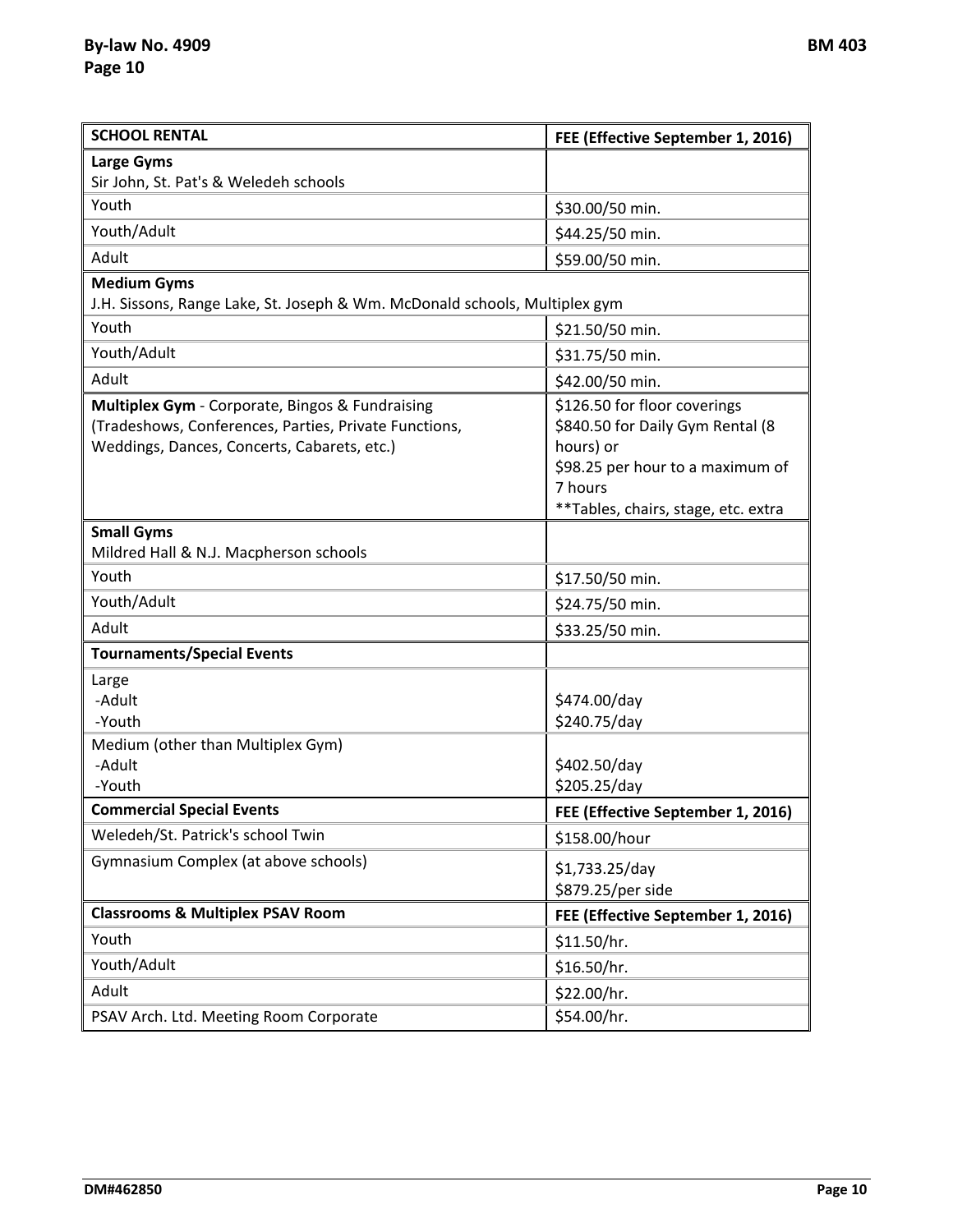| <b>ADVERTISING IN RECREATION GUIDE</b>  | FEE (Effective September 1, 2016) |
|-----------------------------------------|-----------------------------------|
| Inside Full Page                        | \$608.75/issue                    |
| Inside Half Page                        | \$347.75/issue                    |
| <b>Inside Quarter Page</b>              | \$198.25/issue                    |
| Inside Eighth Page                      | \$112.50/issue                    |
| <b>Program Registration System</b>      |                                   |
| Program Registration System Rental      | \$151.00/program/season           |
| <b>Additional Administration Fee</b>    | 8% of revenue                     |
| Electronic Sign (Community Groups only) |                                   |
| Set up charge                           | \$60.50/message                   |
| Weekly fee                              | \$6.50/message                    |

| <b>OUTDOOR FACILITIES</b>                                                                              | FEE (Effective September 1, 2016) |  |  |  |
|--------------------------------------------------------------------------------------------------------|-----------------------------------|--|--|--|
| Somba K'e Civic Plaza Amphitheatre                                                                     |                                   |  |  |  |
| <b>Hourly Rental</b>                                                                                   | \$64.00                           |  |  |  |
| Half day                                                                                               | \$255.75                          |  |  |  |
| Full day                                                                                               | \$511.75                          |  |  |  |
| Service Building (outside of regular operating hours) - Hourly                                         |                                   |  |  |  |
| rental                                                                                                 | \$32.50                           |  |  |  |
| Service Building (outside of regular operating hours) - Half day                                       | \$130.00                          |  |  |  |
| Service Building (outside of regular operating hours) - Full day                                       | \$260.25                          |  |  |  |
| Rotary Waterfront Park - day use area, City Hall back lawn, Government Dock and YKCA Stage Area        |                                   |  |  |  |
| Hourly rental                                                                                          | \$34.00                           |  |  |  |
| Half day                                                                                               | \$136.50                          |  |  |  |
| Full day                                                                                               | \$273.00                          |  |  |  |
| <b>Government Dock</b>                                                                                 |                                   |  |  |  |
| Seasonal Vending                                                                                       | \$515.00                          |  |  |  |
| Canoe Storage                                                                                          | \$206.00                          |  |  |  |
| Parker Park ball diamonds; St. Joseph's, Wm. McDonald & Range Lake schools soccer fields               |                                   |  |  |  |
| <b>Adult Season Use</b>                                                                                | \$268.75/team                     |  |  |  |
| Youth Season Use                                                                                       | \$134.50/team                     |  |  |  |
| <b>Adult Casual Use</b>                                                                                | \$37.75hour                       |  |  |  |
| <b>Youth Casual Use</b>                                                                                | \$19.50/hour                      |  |  |  |
| Adult Tournament (per diamond)                                                                         | \$217.00/day                      |  |  |  |
| Adult/Youth Tournament (per diamond)                                                                   | \$170.75/day                      |  |  |  |
| Youth Tournament (per diamond)                                                                         | \$115.50/day                      |  |  |  |
| Tenants are responsible for their own infield maintenance. If the City workforce maintains the fields, |                                   |  |  |  |
| the tenant will be charged on a cost of service basis.                                                 |                                   |  |  |  |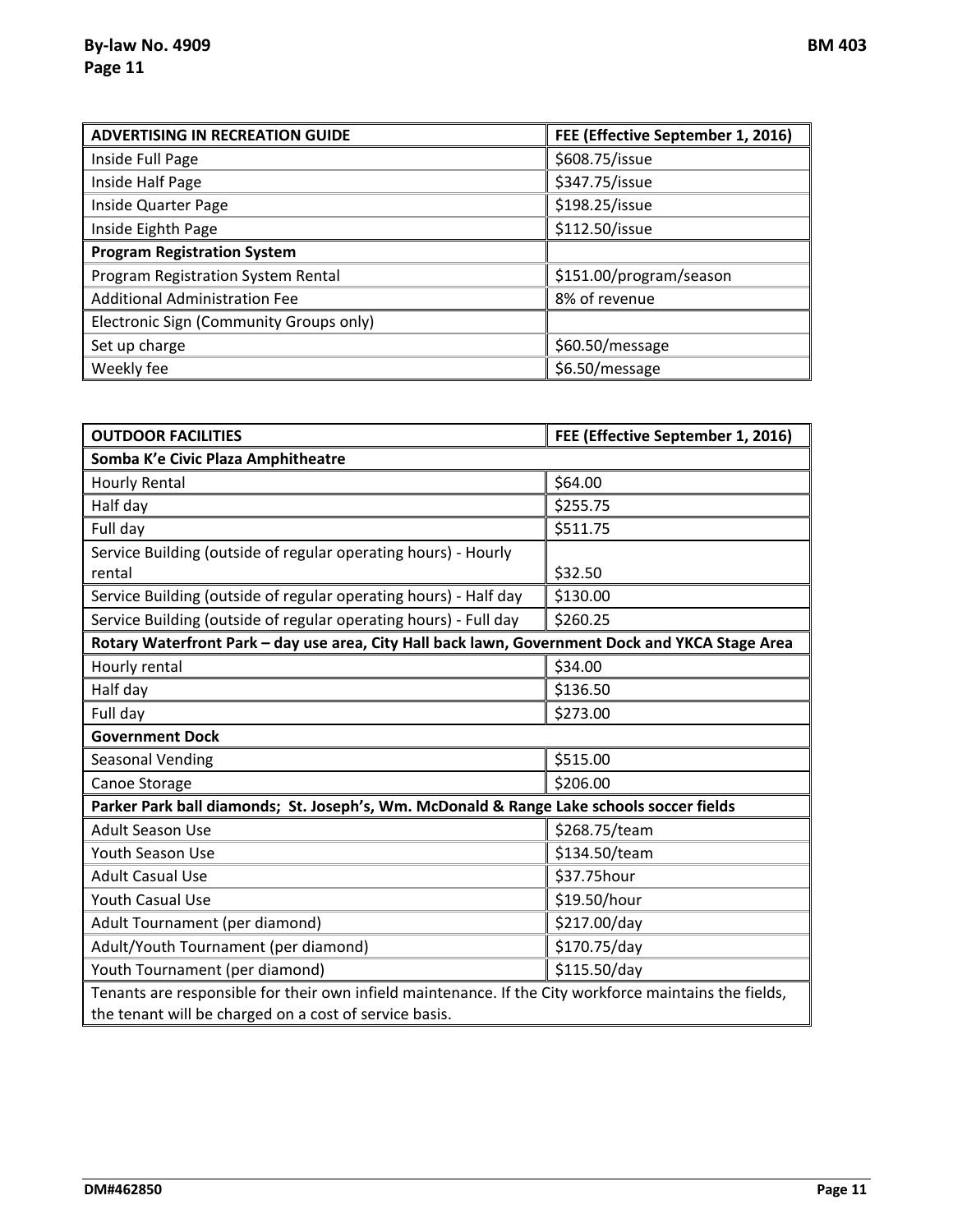| Wm. McDonald, N.J. Macpherson, Mildred Hall & Range Lake schools ball diamonds             |                 |  |  |
|--------------------------------------------------------------------------------------------|-----------------|--|--|
| Youth Season Use                                                                           | \$28.00/team    |  |  |
| Youth Casual Use                                                                           | \$13.75/hour    |  |  |
| <b>Tennis Courts</b>                                                                       |                 |  |  |
| Tennis Club seasonal court rental                                                          | \$913.25/season |  |  |
| Float Plane Dock Rental                                                                    | \$874.25/year   |  |  |
| \$223.25/day<br><b>Folk On The Rocks site rentals</b>                                      |                 |  |  |
| \$112.50<br>Folk on the Rocks Sewer Pump Out                                               |                 |  |  |
| - For all park facility rentals there is a \$300.00 refundable maintenance deposit.        |                 |  |  |
| - Lessee is responsible for supply of water, security, electricity and washroom pump outs. |                 |  |  |

| <b>EQUIPMENT RENTAL</b>                                            | FEE (Effective September 1, 2016)             |
|--------------------------------------------------------------------|-----------------------------------------------|
| <b>Equipment Rental</b>                                            | Item/Day                                      |
| Grand Marquis Tent (40' x 60')                                     | $$96.75 + $500$ damage deposit                |
| Additional City setup charge                                       | \$2,191.00                                    |
| Bleachers (20'x8'; 5-tier; 50 people max.; includes City delivery) | \$89.00 (plus \$200.00 refundable<br>deposit) |
| Staging (4'x8'x2'); Metal structures<br><b>Stairs</b>              | \$26.50/piece/day                             |
| <b>Picnic Tables</b>                                               | \$19.00                                       |
| Folding plastic Tables(2-1/2'x6')                                  | \$10.00                                       |
| Chairs - plastic folding                                           | \$4.00                                        |
|                                                                    | \$51.00/10 sections plus \$200                |
| <b>Security Barricade</b>                                          | damage deposit                                |
| Snow Fencing (100')                                                | \$26.25/100'                                  |
| Garbage Cans                                                       | No charge                                     |
| Delivery/Pickup Charge and/or additional staff                     | \$63.50/hr.                                   |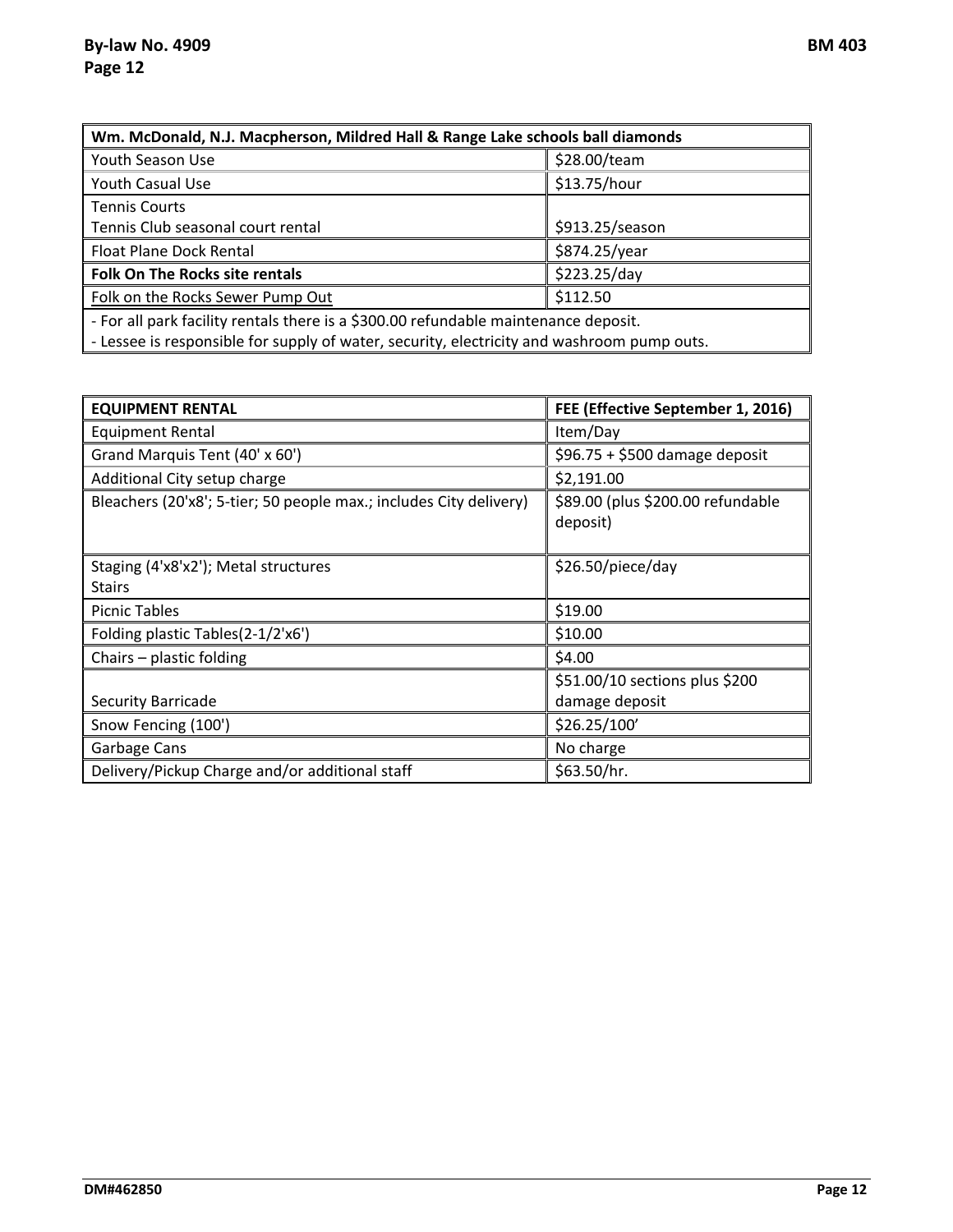| <b>PUBLIC LIBRARY</b>           | FEE (Effective September 1, 2016)   |  |
|---------------------------------|-------------------------------------|--|
| <b>Meeting Room</b>             |                                     |  |
| Non Profit Group                | No charge                           |  |
| For Profit Group                | \$375.75/day                        |  |
|                                 | \$188.00/half day                   |  |
|                                 | \$54.00/hour                        |  |
| Youth                           | \$11.50/hour                        |  |
| Youth/Adult                     | \$16.50/hour                        |  |
| Adult                           | \$22.00/hour                        |  |
| Writer's Room - For Profit User | \$11.50/hour                        |  |
| Internet use                    | \$5.50/hour (City Computer for use  |  |
|                                 | in excess of 1 hour)                |  |
|                                 | \$5.50/hour (Mobile devices for use |  |
|                                 | in excess of 2 hours)               |  |
| <b>Overdue Book Fines</b>       |                                     |  |
| Yellowknife Books               | \$0.10/day to a max. of \$5.00      |  |
| Inter-Library Loans             | \$1.00/day                          |  |
| Videos/DVD                      | \$1.00/day to a max. of \$10.00     |  |
| Membership Card                 | No charge                           |  |
| <b>Replacement Card</b>         | \$1.00/each                         |  |
| Xerox (black and white)         | \$0.20/copy                         |  |
| <b>Computer Printing</b>        | \$0.25/black and white copy         |  |
| Lost Materials                  | Replacement Cost + \$5.00           |  |
| Exam Invigilation               | \$48.00                             |  |

\*The Facility rental fees in Part 12 include an Infrastructure Replacement Fee as follows:

- Youth \$3.50 per rented hour at City Facility
- Youth/Adult \$4.75 per rented hour at City Facility
- Adult \$6.00 per rented hour at City Facility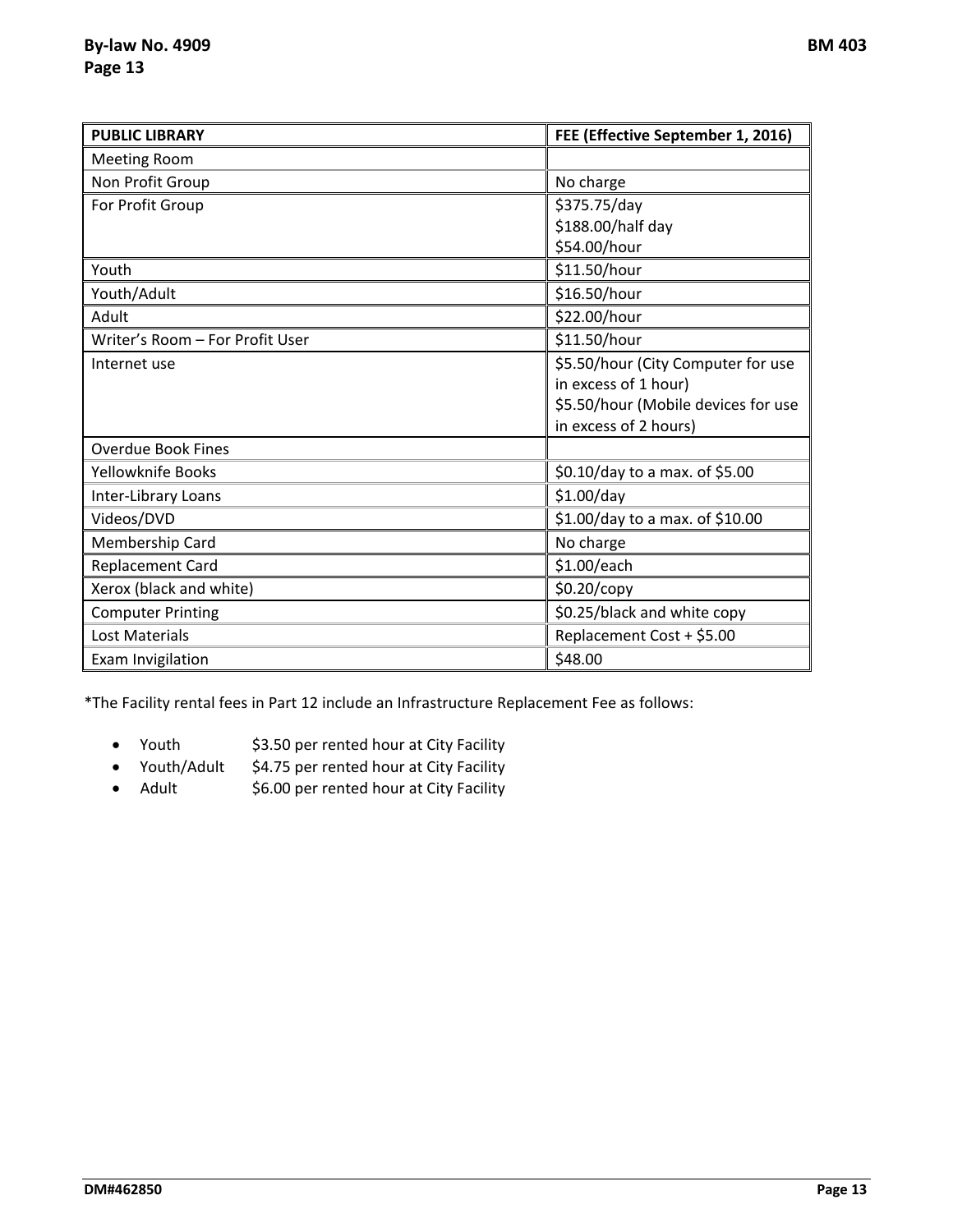#### **INTERPRETATION OF PART 12 of SCHEDULE "B"**

- PRE-SCHOOL means a person 2-6 years of age and younger and includes a 'tot' for Parent/Tot Skating.
- YOUTH means a person between 7 and 12 years of age.
- STUDENT means a person between 13 and 17 years of age; or a person who holds a valid student card.
- ADULT means a person between 18-59 years of age.
- SENIOR means a person 60 years of age and older.
- FAMILY means two adults in addition to their biological or adoptive children who are 18 years of age or younger and who reside at the same residence.
- PLAY GROUP means one adult and up to a maximum of 4 children.
- PRIME TIME means those hours from 4:00 p.m. to midnight on weekdays, and from 8:00 a.m. to midnight on Saturday and Sunday.
- NON-PRIME TIME means those hours from midnight to 4:00 p.m. on weekdays, and from midnight to 8:00 a.m. on Saturday and Sunday.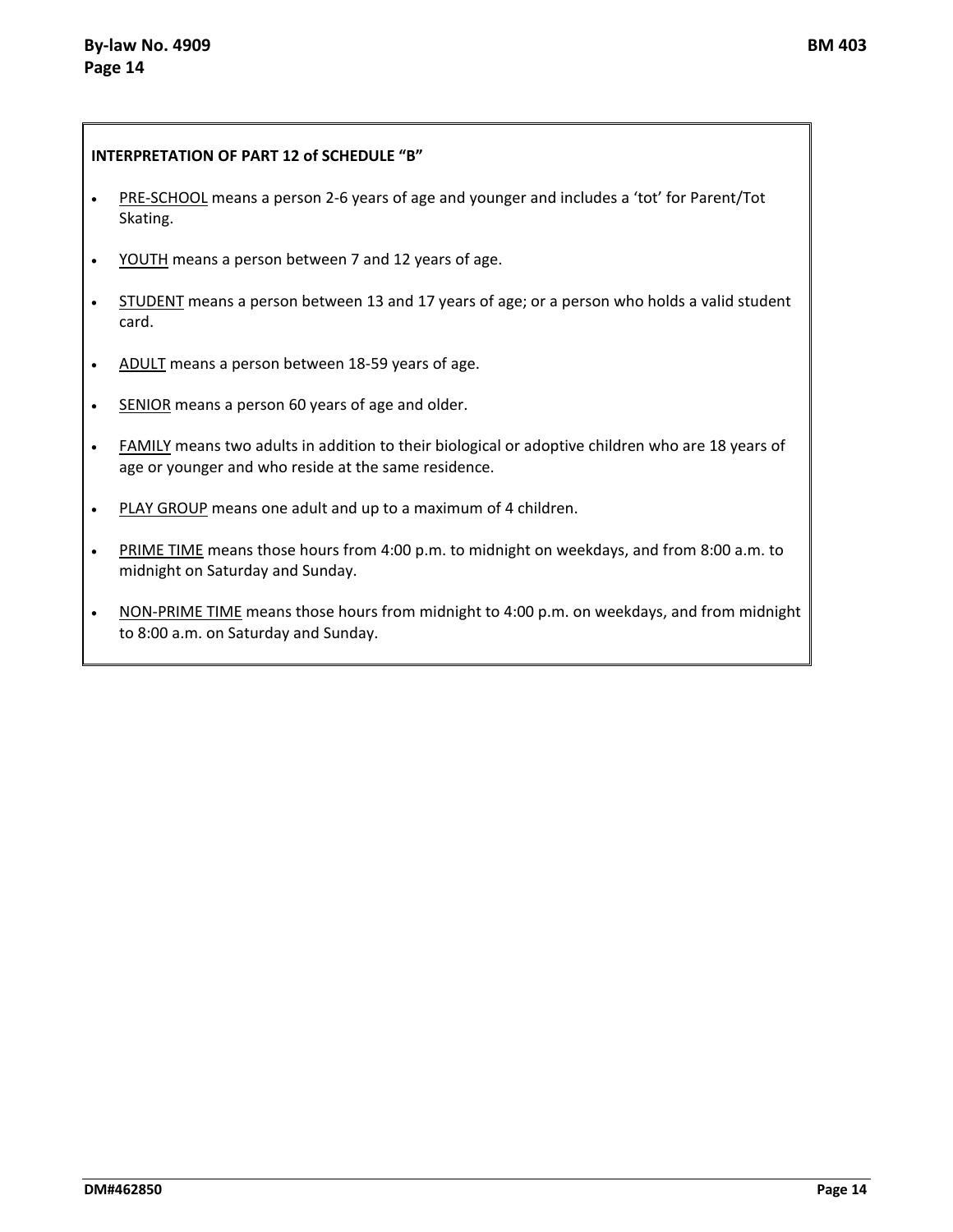**PART 13 -** Public Transit Fares and Advertising Fees (Public Transit System By-law No. 4284)

| <b>FARE TYPE</b>                                                                                        | FEE (Effective January 1, |
|---------------------------------------------------------------------------------------------------------|---------------------------|
|                                                                                                         | 2015)                     |
| <b>Single Ticket</b>                                                                                    |                           |
| Adult (18 or more years of age)                                                                         | \$3.00                    |
| Students $(6 - 18$ years of age attending elementary or secondary school, and                           | \$2.00                    |
| Aurora College Students*)                                                                               |                           |
| Seniors (60 or more years of age)                                                                       | \$2.00                    |
| Persons with Disabilities                                                                               |                           |
| - Yellowknife Public Transit                                                                            | \$2.00                    |
| - Yellowknife Accessible Transit ("YATS")                                                               | \$3.00                    |
| - Registered YATS User** - Yellowknife Public Transit                                                   | No charge                 |
| Children (5 or less years of age when accompanied by an adult)                                          | No charge                 |
| <b>Monthly Pass (unlimited rides)</b>                                                                   |                           |
| Adults (19 or more years of age)                                                                        | \$75.00                   |
| High School Students*** and Elementary Students without a School Bus Pass                               | \$75.00                   |
| Aurora College Students and Elementary Students with a School Bus Pass                                  | \$50.00                   |
| Seniors (60 or more years of age)                                                                       | \$50.00                   |
| Persons with Disabilities                                                                               | \$50.00                   |
| Yellowknife Accessible Transit ("YATS") Monthly Pass                                                    | \$50.00                   |
| Punch Pass (11 rides for the price of 10)                                                               |                           |
| Adults (19 or more years of age)                                                                        | \$30.00                   |
| Students (6 - 18 years of age attending elementary or secondary school, and<br>Aurora College Students) | \$20.00                   |
| Seniors (60 or more years of age)                                                                       | \$20.00                   |
| Persons with Disabilities                                                                               |                           |
| - Yellowknife Public Transit                                                                            | \$20.00                   |
| - YATS                                                                                                  | \$30.00                   |
| * Aurora College Students must show current student ID card in order to                                 |                           |
| receive the student rates for transit passes.                                                           |                           |
| ** Registered YATS Users must use their Concessionary Transit Pass in order to                          |                           |
| ride regular transit for free.                                                                          |                           |
| *** Discounted School Year passes for high school students are available                                |                           |
| directly from the service provider.                                                                     |                           |
|                                                                                                         |                           |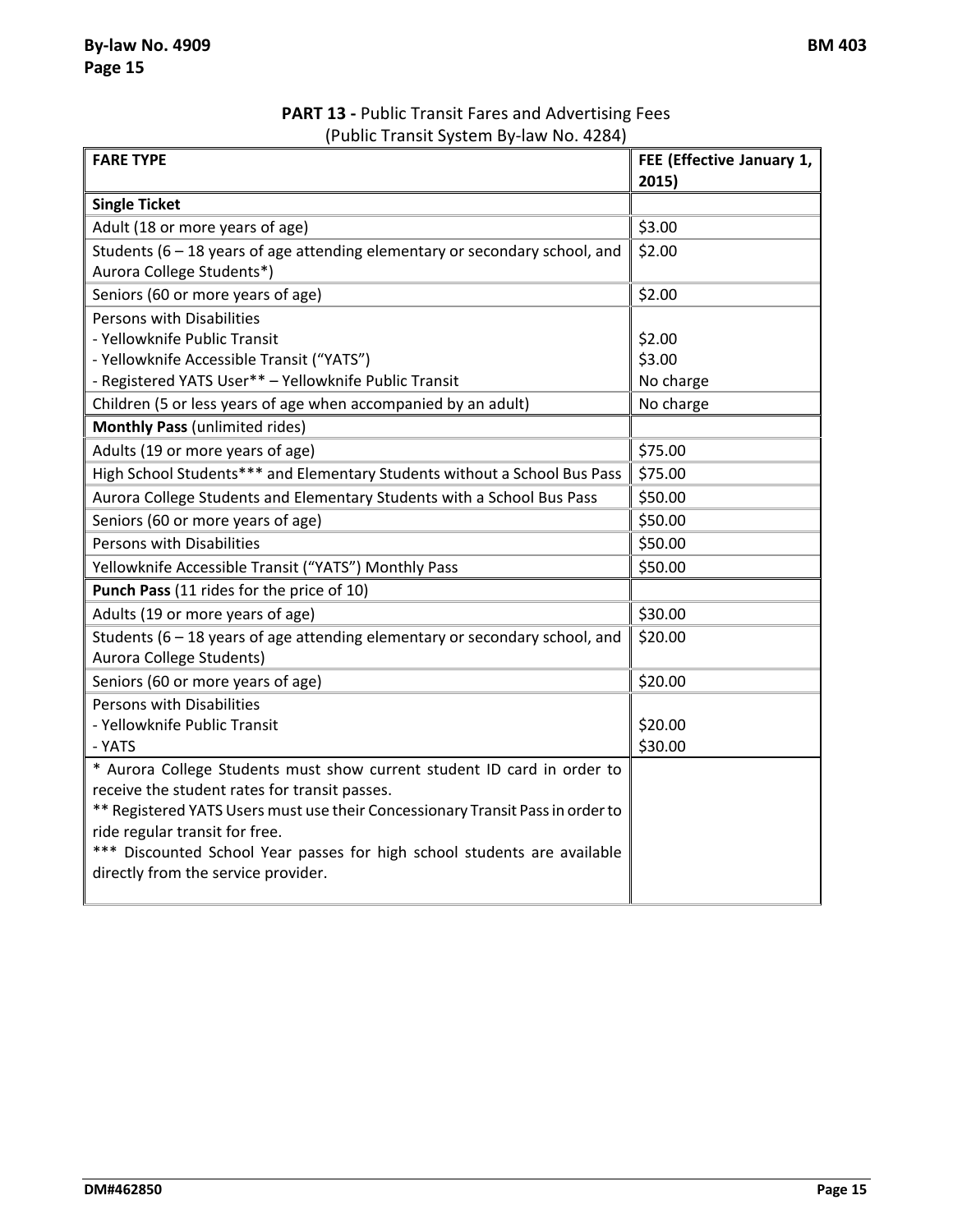| <b>TRANSIT ADVERTISING</b>                                                                       | <b>SIZE</b>          | FEE* (Effective September 1, 2016) |                          |
|--------------------------------------------------------------------------------------------------|----------------------|------------------------------------|--------------------------|
|                                                                                                  | (Height x Length)    | <b>Regular Routes**</b>            | <b>Express Routes***</b> |
| Interior Signs****                                                                               |                      |                                    |                          |
| <b>Standard Interior Sign</b>                                                                    | 21" x 35"            | \$11.00/week                       | \$5.00/week              |
| Super Interior Sign                                                                              | 21" x 70"            | \$16.00/week                       | \$8.00/week              |
| <b>Exterior Posters - Side of Bus****</b>                                                        | 20" x 96"            | \$156.00/week                      | \$78.00/week             |
| Full Wrap - Entire Bus (front, back and                                                          | <b>Custom Design</b> | \$23,660.00/year                   | \$11,830.00/year         |
| sides)******                                                                                     |                      |                                    |                          |
| * Fee is for advertising space only – does not include sign/wrap(s) or specialized installation. |                      |                                    |                          |

\*\* Regular Routes run Monday through Saturday, 12 hours a day.

\*\*\* Express Routes run weekdays from September through June for 2 hours per day.

\*\*\*\* Minimum duration of contract for Interior Signs and Exterior Posters is 4 weeks.

\*\*\*\*\* Full wrap advertising available for 1 year duration only. Advertiser is responsible for additional charges should bus need to be taken out of service for installation of wrap.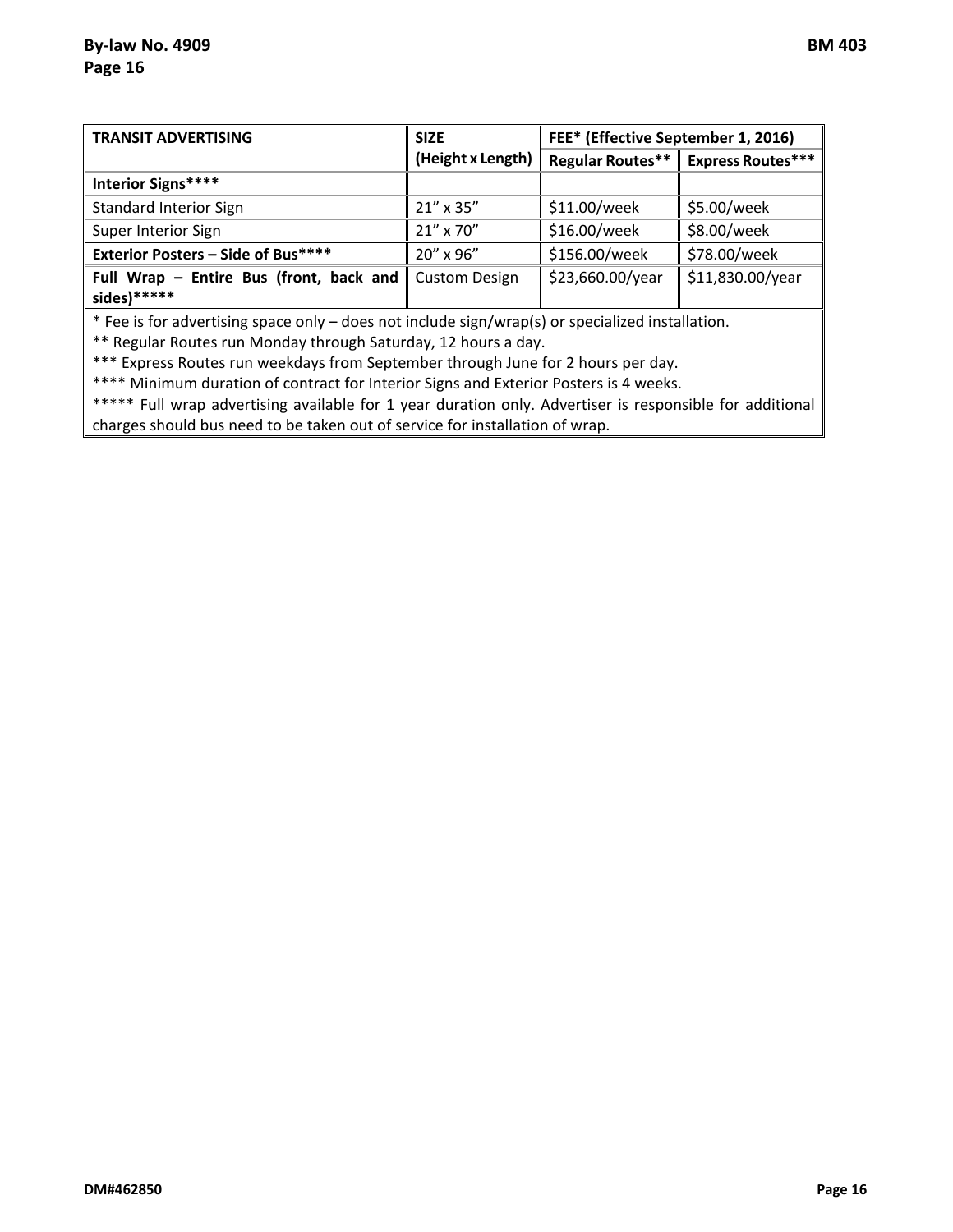### **PART 14** - Service Connection Failure Assistance Program Fees (Service Connection Failure Assistance By-law No. 4664 and Water and Sewer Service By-law No. 4663)

| <b>SERVICE</b>                              | FEE (Effective January 1, 2013)                                                                                                                                                                                                                                                      |
|---------------------------------------------|--------------------------------------------------------------------------------------------------------------------------------------------------------------------------------------------------------------------------------------------------------------------------------------|
| <b>Insurance Premium</b>                    | \$10.00 per month per<br>Equivalent<br>Residential Unit ("ERU")                                                                                                                                                                                                                      |
| <b>Customer Portion of Payment for Work</b> | All costs up to and including the first<br>\$1000.00 and any and all costs over<br>\$25,000.00                                                                                                                                                                                       |
| <b>Work Done by City</b>                    | Shall include the direct and indirect<br>amount expended by the City for wages<br>and benefits, housing subsidy, support<br>facilities and equipment, materials,<br>equipment rental, contracts,<br>administration charges, and any other<br>expenditures incurred in doing the work |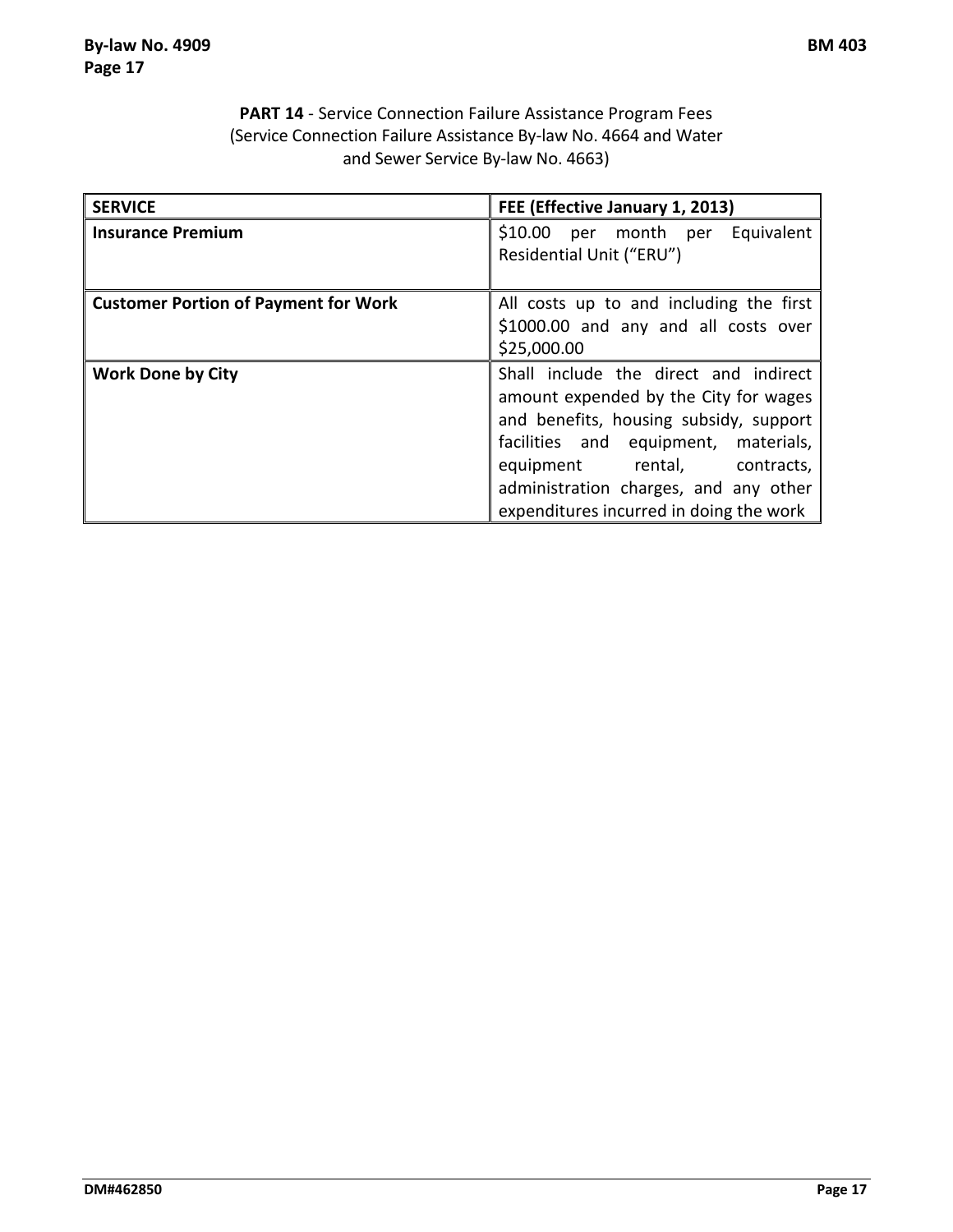### **PART 15** – Water and Sewer Rates (Water and Sewer Services By-law No. 4663 (Schedule A))

| <b>SERVICE</b>            | <b>FEE</b>               |                          |                          |  |
|---------------------------|--------------------------|--------------------------|--------------------------|--|
|                           | <b>Effective as of</b>   | <b>Effective as of</b>   | <b>Effective as of</b>   |  |
|                           | <b>January 1, 2016</b>   | <b>January 1, 2017</b>   | <b>January 1, 2018</b>   |  |
| <b>Piped Water Access</b> | \$7.95 per Equivalent    | \$8.27 per Equivalent    | \$8.60 per Equivalent    |  |
| Fee                       | Residential Unit ("ERU") | Residential Unit ("ERU") | Residential Unit ("ERU") |  |
| (as per section $1(a)$ )  | per month                | per month                | per month                |  |

| <b>Public</b><br>(Demand)                                                                       | Piped         | <b>Service</b><br><b>Users</b> |                                                                                                                                                   |            |            |  |
|-------------------------------------------------------------------------------------------------|---------------|--------------------------------|---------------------------------------------------------------------------------------------------------------------------------------------------|------------|------------|--|
| Monthly Demand Ratio (applies<br>whether or not any water is<br>consumed [as per section 1(b)]) |               |                                |                                                                                                                                                   |            |            |  |
| <b>Size of Water Meter</b>                                                                      |               |                                | <b>Monthly Demand Charge</b>                                                                                                                      |            |            |  |
| Imperial                                                                                        | <b>Metric</b> | Capacity                       | <b>Effective as of</b><br><b>Effective as of</b><br><b>Effective as of</b><br>January 1, 2016<br><b>January 1, 2017</b><br><b>January 1, 2018</b> |            |            |  |
| (inches)                                                                                        | (mm)          |                                |                                                                                                                                                   |            |            |  |
| 5/8                                                                                             | 16            | 2                              | \$9.87                                                                                                                                            | \$10.26    | \$10.67    |  |
| $\frac{3}{4}$                                                                                   | 19            | 3                              | \$14.79                                                                                                                                           | \$15.38    | \$16.00    |  |
| $\mathbf{1}$                                                                                    | 25            | 5                              | \$24.65                                                                                                                                           | \$25.63    | \$26.66    |  |
| $1\frac{1}{2}$                                                                                  | 38            | 11                             | \$54.22                                                                                                                                           | \$56.39    | \$58.64    |  |
| $\overline{2}$                                                                                  | 50            | 19                             | \$93.65                                                                                                                                           | \$97.39    | \$101.29   |  |
| $\overline{3}$                                                                                  | 75            | 42                             | \$207.00                                                                                                                                          | \$215.28   | \$223.89   |  |
| $\overline{4}$                                                                                  | 100           | 74                             | \$364.73                                                                                                                                          | \$379.32   | \$394.50   |  |
| $6\,$                                                                                           | 150           | 170                            | \$837.89                                                                                                                                          | \$871.41   | \$906.27   |  |
| 8                                                                                               | 200           | 300                            | \$1,478.64                                                                                                                                        | \$1,537.78 | \$1,599.29 |  |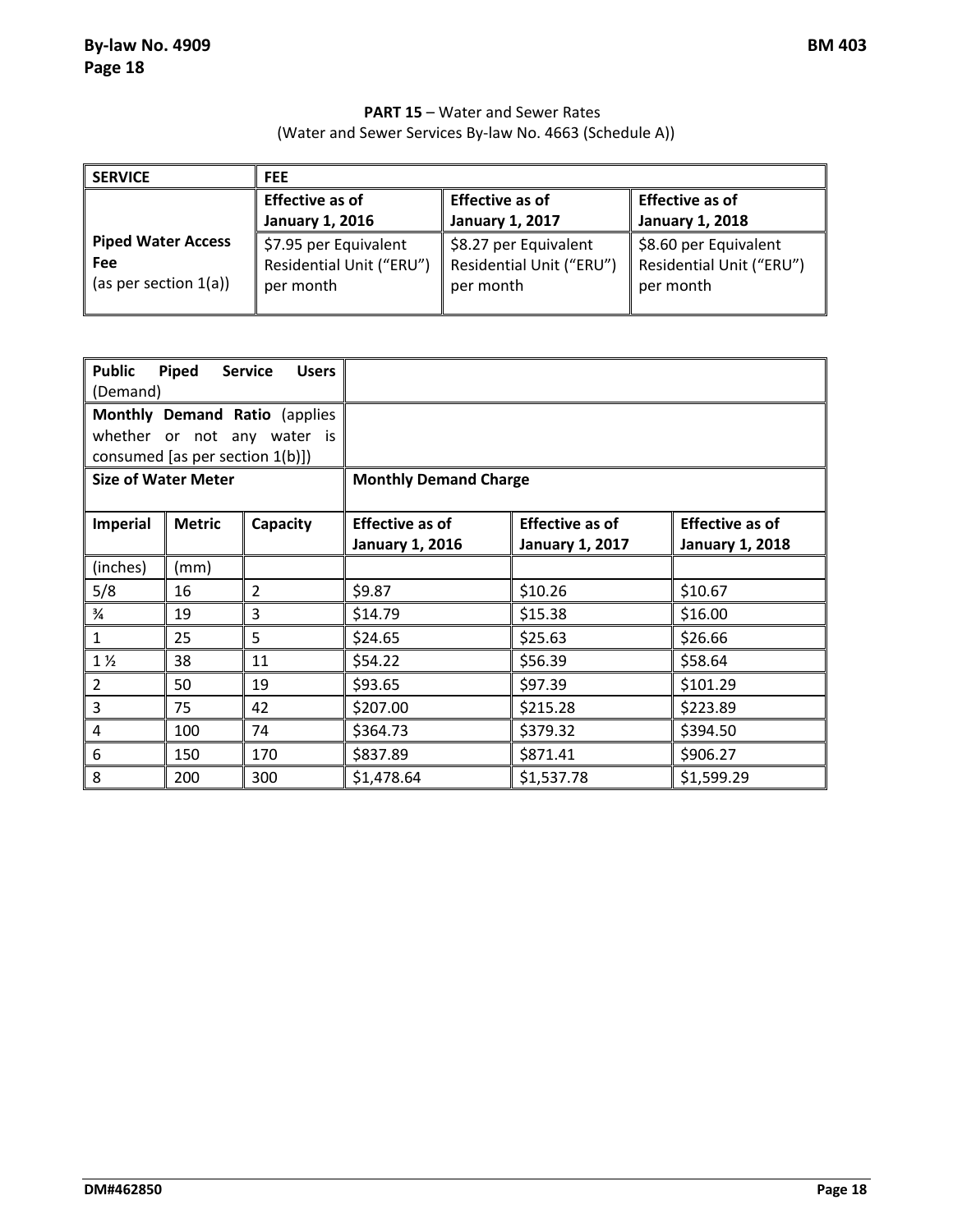**By-law No. 4909 BM 403 Page 19**

| <b>Water Consumption Volume</b>                                                                                                                          | <b>FEE</b>                                                                                                     |                                                                                                               |                                                                                                                 |  |
|----------------------------------------------------------------------------------------------------------------------------------------------------------|----------------------------------------------------------------------------------------------------------------|---------------------------------------------------------------------------------------------------------------|-----------------------------------------------------------------------------------------------------------------|--|
|                                                                                                                                                          | <b>Effective as of</b><br><b>January 1, 2016</b>                                                               | <b>Effective as of</b><br><b>January 1, 2017</b>                                                              | <b>Effective as of</b><br><b>January 1, 2018</b>                                                                |  |
| per 1, cubic metre or 1,000 litres                                                                                                                       | \$3.61                                                                                                         | \$3.75                                                                                                        | \$3.90                                                                                                          |  |
| Exception:                                                                                                                                               |                                                                                                                |                                                                                                               |                                                                                                                 |  |
| water consumed for construction<br>purposes per 1 cubic metre or<br>1,000 litres (as per section 2)                                                      | \$1.80                                                                                                         | \$1.87                                                                                                        | \$1.95                                                                                                          |  |
| <b>SERVICE</b>                                                                                                                                           | <b>FEE</b>                                                                                                     |                                                                                                               |                                                                                                                 |  |
| <b>Unmetered Users/Flat Rate (not</b><br>otherwise addressed in this Part<br>[as per section B1])                                                        |                                                                                                                |                                                                                                               |                                                                                                                 |  |
| Single Family Residential Water<br>Users (which is based on an<br>average consumption of 34.125<br>cubic metres or 34,125 litres [as<br>per section B1]) | \$151.15 per month                                                                                             | \$157.20 per month                                                                                            | \$163.49 per month                                                                                              |  |
| Unmetered<br>used<br>for<br>water<br>construction purposes (based on<br>an average consumption of<br>34.125 cubic metres or 34,125<br>litres)            | \$75.58 per month                                                                                              | \$78.60 per month                                                                                             | \$81.75 per month                                                                                               |  |
| <b>Water Delivery/Sewage</b>                                                                                                                             |                                                                                                                |                                                                                                               |                                                                                                                 |  |
| Pumpout                                                                                                                                                  |                                                                                                                |                                                                                                               |                                                                                                                 |  |
| <b>Users in residentially zoned</b><br>areas within the City                                                                                             | <b>FEE</b>                                                                                                     |                                                                                                               |                                                                                                                 |  |
|                                                                                                                                                          | <b>Effective as of</b><br><b>January 1, 2016</b>                                                               | <b>Effective as of</b><br><b>January 1, 2017</b>                                                              | <b>Effective as of</b><br><b>January 1, 2018</b>                                                                |  |
| access fee per month (as per<br>section C1)                                                                                                              | \$57.38                                                                                                        | \$59.68                                                                                                       | \$62.06                                                                                                         |  |
| consumption for:                                                                                                                                         |                                                                                                                |                                                                                                               |                                                                                                                 |  |
| -first 3,300 gallons/15,000 litres<br>per month (as per section C1)<br>-over 3,300 gallons/15,000 litres<br>per month (as per section C2)                | - \$16.40 per 1,000<br>gallons or per 4,550<br>litres<br>- \$93.48 per 1,000<br>gallons or per 4,550<br>litres | - \$17.05 per 1,000<br>gallons or per 4,550<br>litres<br>-\$97.22 per 1,000<br>gallons or per 4,550<br>litres | - \$17.74 Per 1,000<br>gallons or per 4,550<br>litres<br>- \$101.11 Per 1,000<br>gallons or per 4,550<br>litres |  |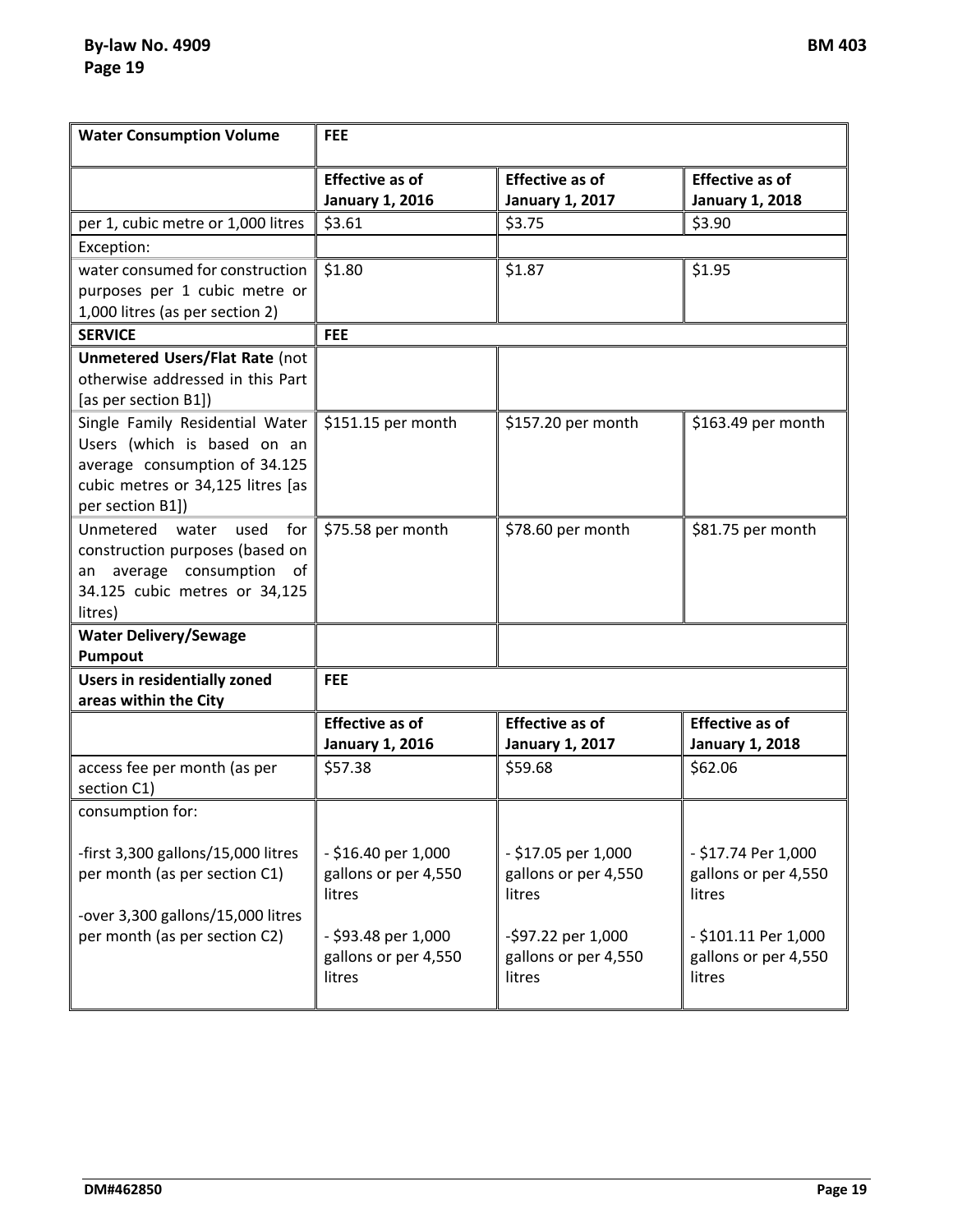| Users in industrially and<br>commercially zoned areas<br>within the City and businesses<br>in mixed use zones as defined | <b>FEE</b>                                                      |                                                                       |                                                                       |  |
|--------------------------------------------------------------------------------------------------------------------------|-----------------------------------------------------------------|-----------------------------------------------------------------------|-----------------------------------------------------------------------|--|
| in the Zoning By-law (including<br>all business and caretaker<br>security units [as per section<br>$C3$ ])               | Effective as of<br><b>January 1, 2016</b>                       | <b>Effective as of</b><br><b>January 1, 2017</b>                      | <b>Effective as of</b><br><b>January 1, 2018</b>                      |  |
| Access fee per month (as per<br>section C3)                                                                              | \$163.85                                                        | \$170.41                                                              | \$177.22                                                              |  |
| consumption for:<br>-first 3,300 gallons / 15,000<br>litres per month                                                    | - \$16.40 per 1,000<br>gallons or per 4,550<br>litres           | - \$17.05 per 1,000<br>gallons or per 4,550<br>litres                 | $-$ \$17.74 per 1,000<br>gallons or per 4,550<br>litres               |  |
| - over 3,300 gallons/15,000<br>litres per month                                                                          | - \$93.48 per 1,000<br>gallons or per 4,550<br>litres           | - \$97.22 per 1,000<br>gallons or per 4,550<br>litres                 | $-$ \$101.11 per 1,000<br>gallons or per 4,550<br>litres              |  |
| <b>Bulk Sales</b> (as per section E)                                                                                     | \$21.24 per 1,000<br>gallons/4,550 litres or<br>portion thereof | \$22.09<br>1,000<br>per<br>gallons/4,550 litres or<br>portion thereof | \$22.97<br>1,000<br>per<br>gallons/4,550 litres or<br>portion thereof |  |

| <b>SERVICE</b>                                                                                                | <b>FEE</b>                                             |  |
|---------------------------------------------------------------------------------------------------------------|--------------------------------------------------------|--|
| Water Meter Fee (as per section H)                                                                            |                                                        |  |
| - Effective September 1, 2014                                                                                 | 100% cost recovery                                     |  |
| <b>Connect or Disconnect Permit (includes</b>                                                                 |                                                        |  |
| $inspection)*$ (as per section I)                                                                             |                                                        |  |
| - Effective September 1, 2016                                                                                 | \$50.00 + \$5.00 per \$1,000.00 of value of work       |  |
|                                                                                                               |                                                        |  |
| Re-Inspection Fee - Effective September 1, 2016                                                               | \$100.00 per inspection                                |  |
| <b>Utility Account Registration Fee (paper invoice)</b>                                                       |                                                        |  |
| - Effective January 1, 2016                                                                                   | \$36.00 per account                                    |  |
| - Effective January 1, 2017                                                                                   | \$37.44 per account                                    |  |
| - Effective January 1, 2018                                                                                   | \$38.94 per account                                    |  |
| <b>Utility Account Registration Fee (e-Billing)</b>                                                           |                                                        |  |
| - Effective January 1, 2016                                                                                   | \$25.50 per account                                    |  |
| - Effective January 1, 2017                                                                                   | \$26.52 per account                                    |  |
| - Effective January 1, 2018                                                                                   | \$27.58 per account                                    |  |
| Infrastructure Replacement Levy (as per section K)                                                            |                                                        |  |
| - Effective January 1, 2016                                                                                   | \$12.00 per ERU per month                              |  |
| Capital cost to connect to public piped services (as                                                          | Pro-rata share of capital cost of establishing public  |  |
| per section L)                                                                                                | piped service calculated on basis of total cost of the |  |
|                                                                                                               | project divided by the total square meters of the      |  |
|                                                                                                               | affected properties multiplied by the square meters of |  |
|                                                                                                               | each individual lot                                    |  |
| * Connect and Disconnect permits are done using CityView and as such are subject to the \$10.00 conversion of |                                                        |  |
| paper submission to electronic format per Part 18 - Development Permit Fees (Zoning By-law 4404).             |                                                        |  |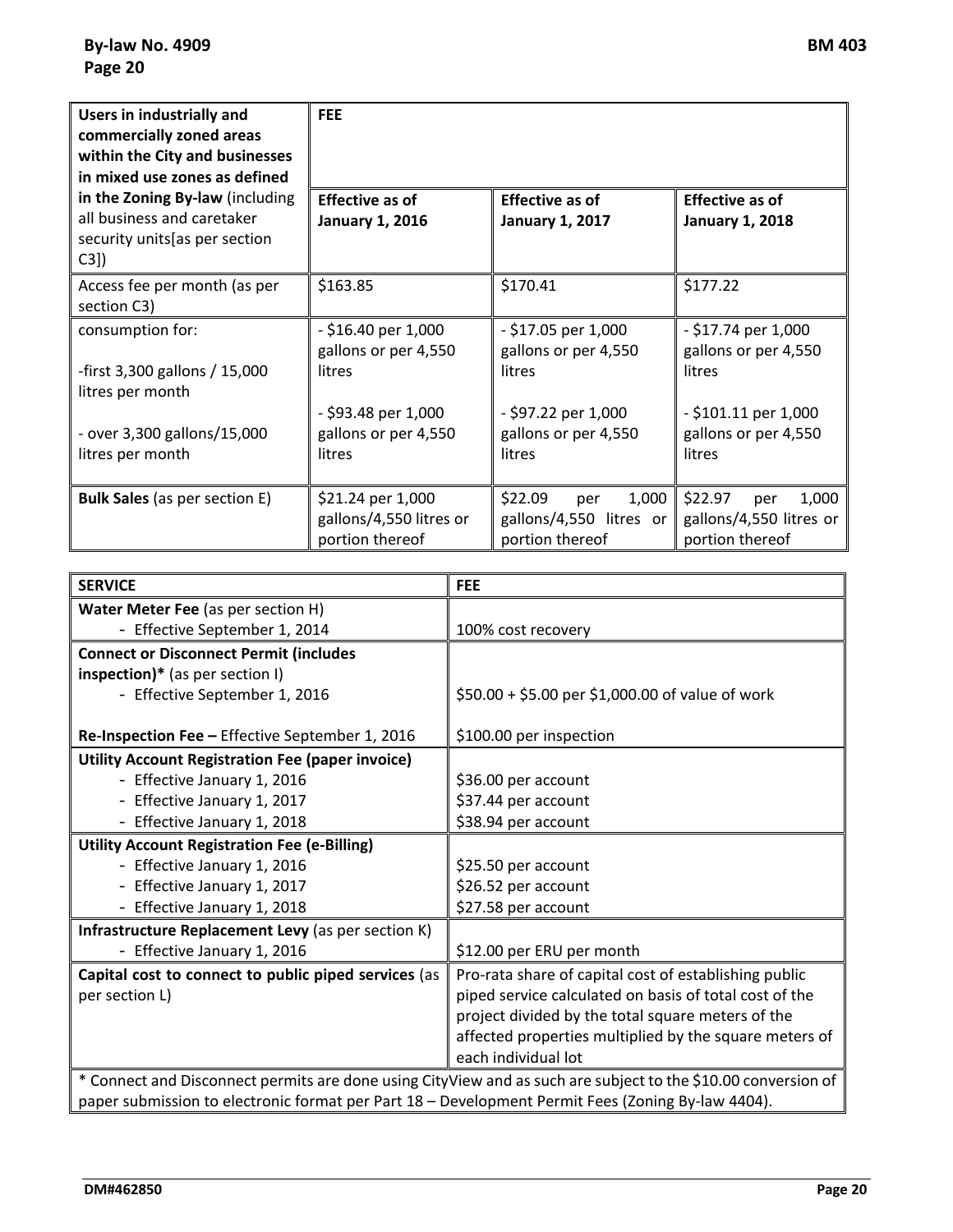# **PART 17** – Tipping and Solid Waste Related Fees (Solid Waste Management By-law No. 4376)

| <b>PROGRAM OR SERVICE (Tipping</b>      | <b>FEE</b>                                 |                                            |                                            |
|-----------------------------------------|--------------------------------------------|--------------------------------------------|--------------------------------------------|
| Fees)                                   |                                            |                                            |                                            |
| <b>COMMERCIAL RATES (for</b>            | <b>Effective as of</b>                     | <b>Effective as of</b>                     | <b>Effective as of</b>                     |
| <b>Commercial Vehicles Disposing of</b> | <b>January 1, 2016</b>                     | <b>January 1, 2017</b>                     | <b>January 1, 2018</b>                     |
| <b>Solid Waste)</b>                     |                                            |                                            |                                            |
| <b>Commercial Waste</b>                 | \$115.00 per tonne                         | \$118.00 per tonne                         | \$121.00 per tonne                         |
| Commercial Waste from outside of City   | \$134.00 per tonne                         | \$138.00 per tonne                         | \$142.00 per tonne                         |
| boundaries and other non-specified      | $(550$ minimum) +                          | $(550$ minimum) +                          | $(550$ minimum) +                          |
| special waste (with prior approval of   | \$130/hour                                 | \$130/hour                                 | \$130/hour                                 |
| Senior Administrative Officer)          | equipment charge                           | equipment<br>charge                        | equipment<br>charge                        |
|                                         | with a minimum 1                           | with a minimum 1                           | with a minimum 1                           |
|                                         | hour if required                           | hour if required                           | hour if required                           |
| <b>Mixed Loads</b>                      | the<br>Charged<br>at<br>highest commercial | Charged<br>at<br>the<br>highest commercial | Charged<br>the<br>at<br>highest commercial |
|                                         | rate                                       | rate                                       | rate                                       |
| Light Waste Loads                       | minimum<br>\$12.00                         | \$13.00<br>minimum                         | \$14.00<br>minimum                         |
|                                         | charge                                     | charge                                     | charge                                     |
| <b>Unsorted Recyclables</b>             | \$69.00 per tonne                          | \$71.00 per tonne                          | \$73.00 per tonne                          |
| Sorted Recyclables                      | \$32.00 per tonne                          | \$33.00 per tonne                          | \$34.00 per tonne                          |
| Special Waste*                          |                                            |                                            |                                            |
| <b>Construction Waste</b>               | \$115.00 per tonne                         | \$118.00 per tonne                         | \$121.00 per tonne                         |
| <b>Cooking Grease</b>                   | \$32.00 per tonne                          | \$33.00 per tonne                          | \$34.00 per tonne                          |
| Organics                                | \$32.00 per tonne                          | \$33.00 per tonne                          | \$34.00 per tonne                          |
| <b>Animal Remains:</b>                  |                                            |                                            |                                            |
| - Small                                 | \$11.00 each                               | \$12.00 each                               | \$13.00 each                               |
| - Large                                 | \$21.00 each                               | \$22.00 each                               | \$23.00 each                               |
| Asbestos                                | \$164.00 per tonne                         | \$169.00 per tonne                         | \$174.00 per tonne                         |
| - Requires prior approval from Solid    | $(550.00 \text{ minimum}) +$               | (\$50.00 minimum)                          | (\$50.00 minimum)                          |
| Waste Facility Management (minimum      | \$130/hour                                 | + \$130/hour                               | + \$130/hour                               |
| 24 hour notice) and compliance with     | equipment charge,                          | equipment charge,                          | equipment charge,                          |
| Workers' Safety & Compensation          | one hour minimum                           | one hour minimum                           | one hour minimum                           |
| <b>Commission requirements</b>          | charge                                     | charge                                     | charge                                     |
| <b>Scrap Steel</b>                      | \$82.00 per tonne                          | \$85.00 per tonne                          | \$88.00 per tonne                          |
| Vehicles (that are being disposed of)   | \$154.00 per vehicle                       | \$158.00 per vehicle                       | \$162.00 per vehicle                       |
| Oversized Load                          | \$26.00<br>cubic<br>per                    | \$27.00 per cubic                          | \$28.00 per cubic                          |
|                                         | metre                                      | metre                                      | metre                                      |
| Appliances (white goods)                |                                            |                                            |                                            |
| - With Freon                            | \$70.00 each                               | \$70.00 each                               | \$70.00 each                               |
| - Without Freon                         | \$50.00 each                               | \$50.00 each                               | \$50.00 each                               |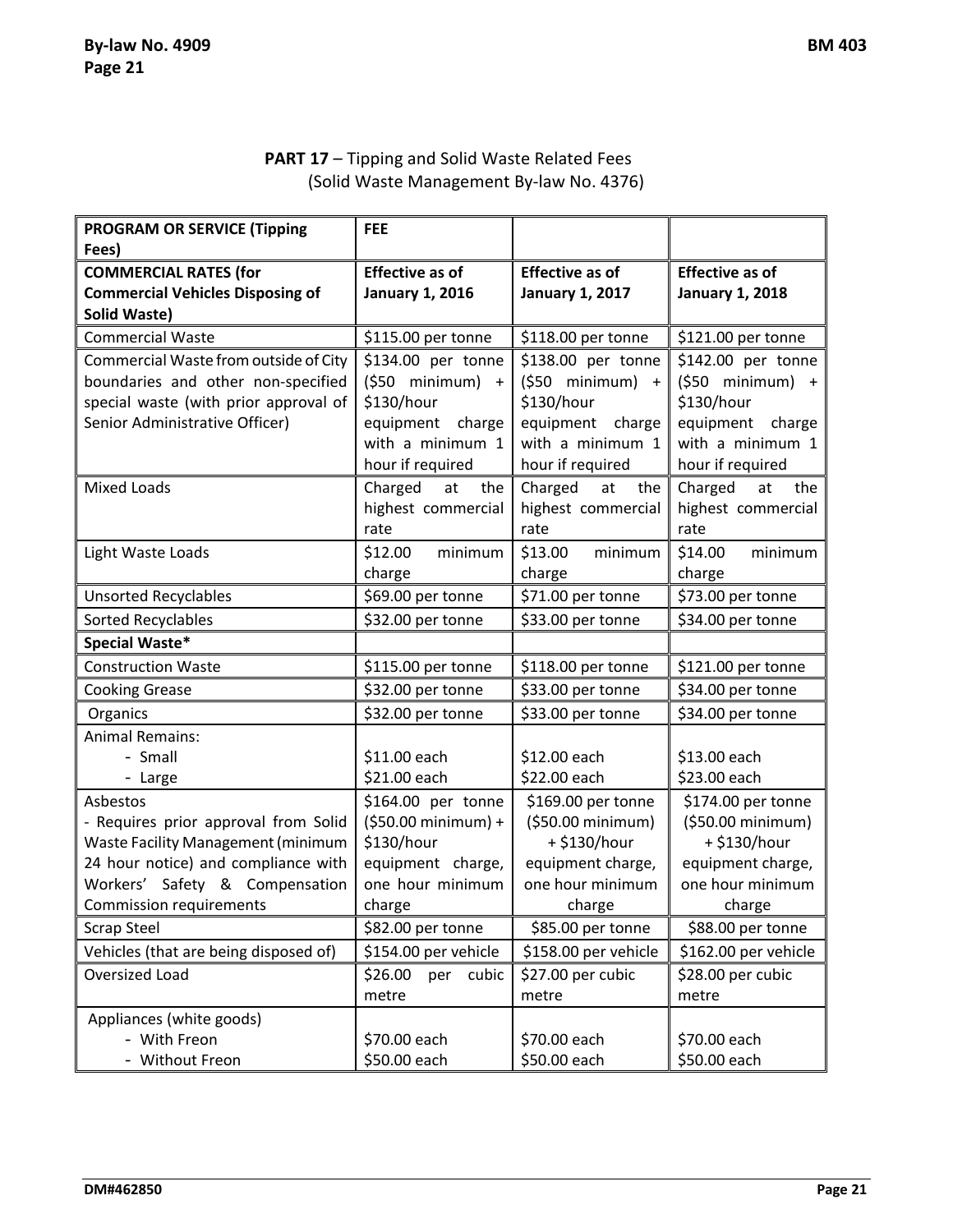| <b>PROGRAM OR SERVICE (Tipping</b><br>Fees)                                                                                                                                                                                                                                  | <b>FEE</b>                                                               |                                                                          |                                                                          |
|------------------------------------------------------------------------------------------------------------------------------------------------------------------------------------------------------------------------------------------------------------------------------|--------------------------------------------------------------------------|--------------------------------------------------------------------------|--------------------------------------------------------------------------|
| <b>COMMERCIAL RATES (for</b><br><b>Commercial Vehicles Disposing of</b><br><b>Solid Waste)</b>                                                                                                                                                                               | <b>Effective as of</b><br><b>January 1, 2016</b>                         | <b>Effective as of</b><br><b>January 1, 2017</b>                         | <b>Effective as of</b><br><b>January 1, 2018</b>                         |
| Oil Tanks<br>- Up to 250 gallon (must be cut<br>in half and empty)<br>- Larger tanks will be accepted<br>once the commercial<br>establishment has cleaned and<br>cut up the tank as per the                                                                                  | \$16.00 each<br>$$16.00$ each + Scrap<br>Steel tipping fee per<br>weight | \$17.00 each<br>$$17.00$ each + Scrap<br>Steel tipping fee per<br>weight | \$18.00 each<br>$$18.00$ each + Scrap<br>Steel tipping fee per<br>weight |
| environmental guidelines with<br>prior approval of the Senior<br>Administrative Officer                                                                                                                                                                                      |                                                                          |                                                                          |                                                                          |
| Complete Metal Drums or Barrels<br>(must be completely empty)                                                                                                                                                                                                                | \$11.00 each                                                             | \$12.00 each                                                             | \$13.00 each                                                             |
| <b>Propane Tanks</b><br>Not more than 40 lbs<br>More than 40 lbs<br>$\qquad \qquad -$                                                                                                                                                                                        | \$7.00 each<br>\$77.00 each                                              | \$8.00 each<br>\$79.00 each                                              | \$9.00 each<br>\$81.00 each                                              |
| Wood<br>Good<br>clean<br>Scrap<br>(no<br>fastenings/glues) not mixed with any<br>other<br>construction debris<br>and/or<br>garbage                                                                                                                                           | \$21.00 per tonne                                                        | \$22.00 per tonne                                                        | \$23.00 per tonne                                                        |
| Non-contaminated Soil - Clean fill                                                                                                                                                                                                                                           | No charge                                                                | No charge                                                                | No charge                                                                |
| Wet Filled Lead Acid Batteries                                                                                                                                                                                                                                               | \$8.00 per battery                                                       | \$9.00 per battery                                                       | \$10.00 per battery                                                      |
| Tires (without rims)<br>Less than 20" inside diameter<br>Greater than<br>20''<br>inside<br>diameter up to 48" outside<br>diameter (no mining tires)                                                                                                                          | \$11.00 per tire<br>\$16.00 per tire                                     | \$12.00 per tire<br>\$17.00 per tire                                     | \$13.00 per tire<br>\$18.00 per tire                                     |
| Tires (with rims)<br>Less than 20" inside diameter<br>Greater<br>than<br>20''<br>inside<br>diameter                                                                                                                                                                          | \$16.00 per tire<br>Not accepted                                         | \$17.00 per tire<br>Not accepted                                         | \$18.00 per tire<br>Not accepted                                         |
| Tree Branches, stumps, Roots and Logs                                                                                                                                                                                                                                        | \$108.00 per tonne<br>(minimum<br>charge<br>$$40.00$ )                   | \$111.00 per tonne<br>(minimum<br>charge<br>$$40.00$ )                   | \$114.00 per tonne<br>(minimum<br>charge<br>$$40.00$ )                   |
| *The fees and charges for special waste shall be charged on a Cost of Service basis rather than those set out<br>in Part 17 in instances where the level of contamination or the state of the waste is determined by the<br>Senior Administrative Officer to be exceptional. |                                                                          |                                                                          |                                                                          |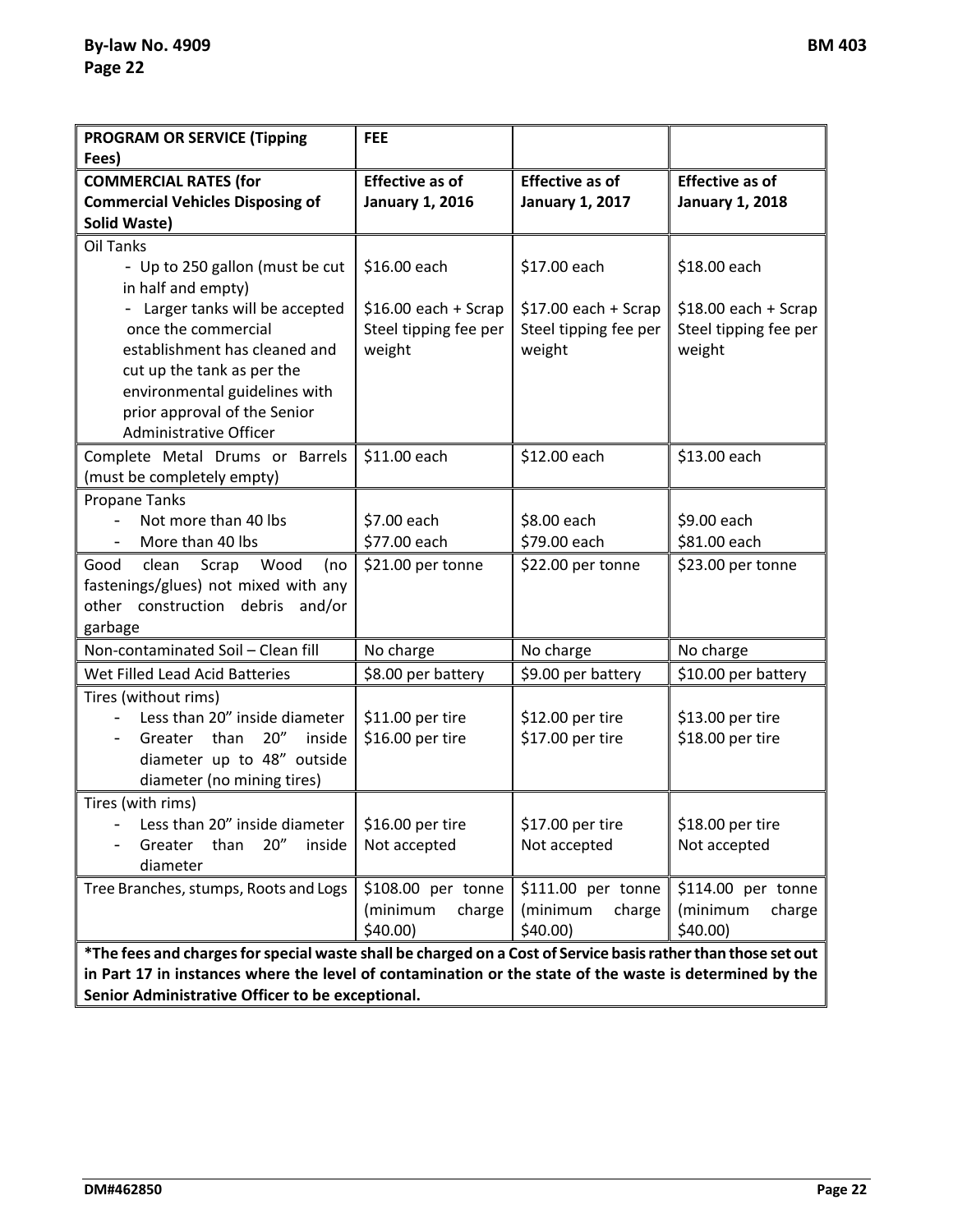| <b>SOLID WASTE CONTRACTOR RATES</b><br>(apply to the solid waste contractor<br>when delivering waste to a solid<br>waste site that has originated from<br>multi-family unit and commercial<br>premises in the City) | <b>Effective as of</b><br><b>January 1, 2016</b> | <b>Effective as of</b><br><b>January 1, 2017</b> | <b>Effective as of</b><br><b>January 1, 2018</b> |
|---------------------------------------------------------------------------------------------------------------------------------------------------------------------------------------------------------------------|--------------------------------------------------|--------------------------------------------------|--------------------------------------------------|
| Multi-family Unit<br>Premise<br><b>Commercial Premise Waste</b>                                                                                                                                                     | or $\parallel$ \$101.00 per tonne                | \$104.00 per tonne                               | \$107.00 per tonne                               |
| Sorted Recyclables                                                                                                                                                                                                  | \$32.00 per tonne                                | \$33.00 per tonne                                | \$34.00 per tonne                                |
| Organics                                                                                                                                                                                                            | \$32.00 per tonne                                | \$33.00 per tonne                                | \$34.00 per tonne                                |

| <b>RESIDENTIAL WASTE(TIPPING FEES)</b>       | <b>Effective as of</b> | <b>Effective as of</b> | <b>Effective as of</b> |
|----------------------------------------------|------------------------|------------------------|------------------------|
| (Residential vehicles disposing of           | <b>January 1, 2016</b> | <b>January 1, 2017</b> | <b>January 1, 2018</b> |
| residential waste, not collected for         |                        |                        |                        |
| compensation)                                |                        |                        |                        |
| Vehicle Charge for the disposal of           | \$10.00 per vehicle    | \$10.00 per vehicle    | \$10.00 per vehicle    |
| residential waste and other waste such       |                        |                        |                        |
| as yard waste and construction waste,        |                        |                        |                        |
| good clean scrap wood                        |                        |                        |                        |
| Organics, Grass Clippings and Leaves         | No charge              | No charge              | No charge              |
| Unsecured Load (at the discretion of         | \$57.00<br>additional  | \$59.00<br>additional  | \$61.00<br>additional  |
| Gatehouse Attendant)                         | charge                 | charge                 | charge                 |
| Special Waste*                               |                        |                        |                        |
| Vehicles (that are being disposed of)        | \$154.00 per vehicle   | \$158.00 per vehicle   | \$162.00 per vehicle   |
| Appliances (white goods)                     |                        |                        |                        |
| - With Freon                                 | \$70.00 each           | \$70.00 each           | \$70.00 each           |
| - Without Freon                              | \$50.00 each           | \$50.00 each           | \$50.00 each           |
| <b>Oil Tanks</b>                             |                        |                        |                        |
| - Up to 250 gallon (must be cut              | \$16.00 each           | \$17.00 each           | \$18.00 each           |
| in half and empty)                           |                        |                        |                        |
| - Larger tanks will be accepted              | $$16.00$ each + Scrap  | $$17.00$ each + Scrap  | $$18.00$ each + Scrap  |
| once the commercial                          | Steel tipping fee per  | Steel tipping fee per  | Steel tipping fee per  |
| establishment has cleaned and                | weight                 | weight                 | weight                 |
| cut up the tank as per the                   |                        |                        |                        |
| environmental guidelines with                |                        |                        |                        |
| prior approval of the Senior                 |                        |                        |                        |
| Administrative Officer                       |                        |                        |                        |
| Complete Metal Drums or Barrels              | \$11.00 each           | \$12.00 each           | \$13.00 each           |
| (must be completely empty)                   |                        |                        |                        |
| <b>Propane Tanks</b>                         |                        |                        |                        |
| Not more than 40 lbs                         | \$7.00 each            | \$8.00 each            | \$9.00 each            |
| More than 40 lbs<br>$\overline{\phantom{0}}$ | \$77.00 each           | \$79.00 each           | \$81.00 each           |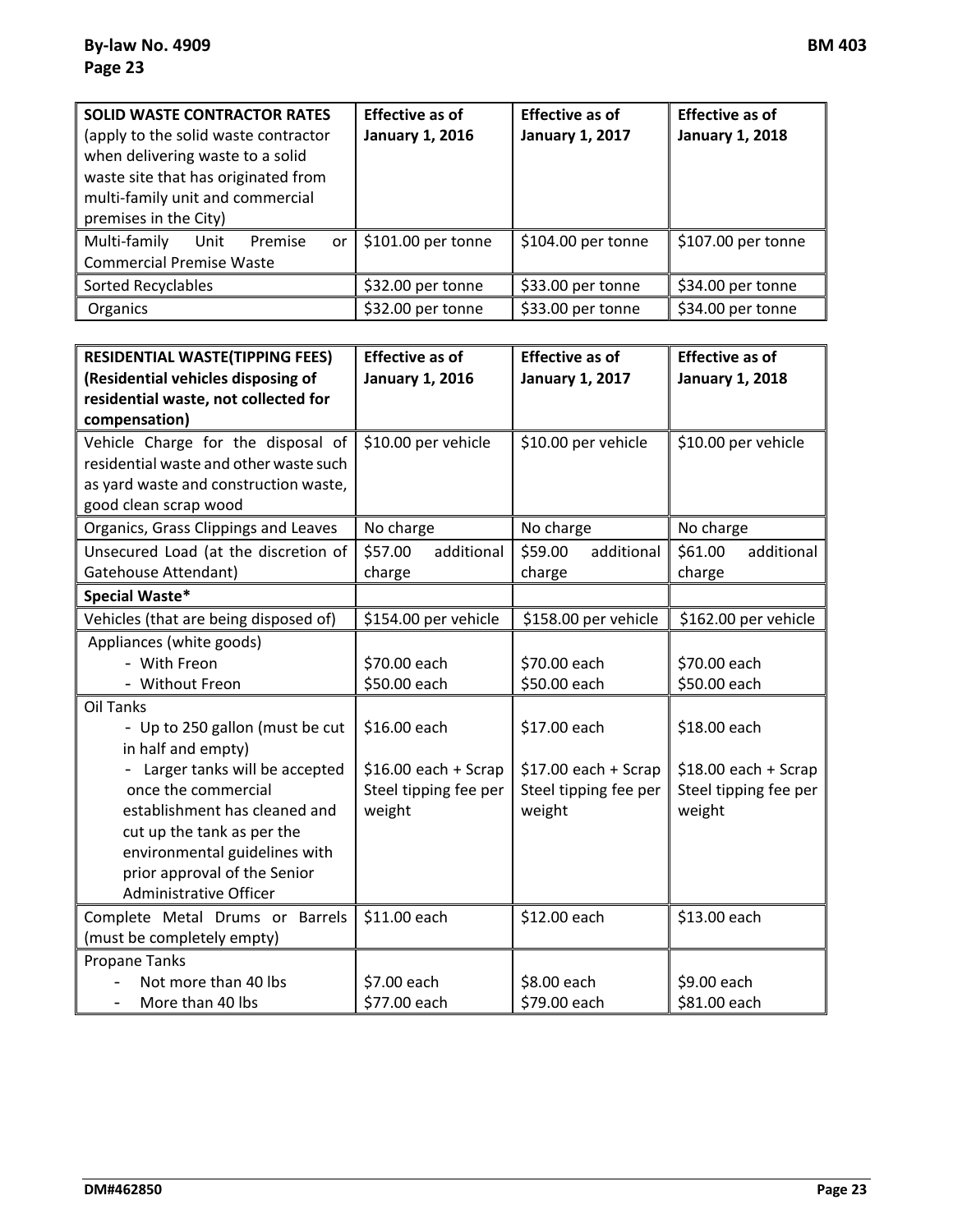| <b>RESIDENTIAL WASTE(TIPPING FEES)</b><br>(Residential vehicles disposing of<br>residential waste, not collected for<br>compensation)                                                                              | <b>Effective as of</b><br><b>January 1, 2016</b> | <b>Effective as of</b><br><b>January 1, 2017</b> | <b>Effective as of</b><br><b>January 1, 2018</b> |
|--------------------------------------------------------------------------------------------------------------------------------------------------------------------------------------------------------------------|--------------------------------------------------|--------------------------------------------------|--------------------------------------------------|
| Wet Filled Lead Acid Batteries                                                                                                                                                                                     | \$8.00 per battery                               | \$9.00 per battery                               | \$10.00 per battery                              |
| Tires (without rims)<br>Less than 20" inside diameter<br>Greater than 20"<br>inside<br>diameter up to 48" outside<br>diameter (no mining tires)                                                                    | \$11.00 per tire<br>\$16.00 per tire             | \$12.00 per tire<br>\$17.00 per tire             | \$13.00 per tire<br>\$18.00 per tire             |
| Tires (with rims)<br>Less than 20" inside diameter<br>than 20"<br>inside l<br>Greater<br>diameter<br>*The fees and charges for special waste shall be charged on a Cost of Service basis rather than those set out | \$16.00 per tire<br>Not accepted                 | \$17.00 per tire<br>Not accepted                 | \$18.00 per tire<br>Not accepted                 |

**\*The fees and charges for special waste shall be charged on a Cost of Service basis rather than those set out in Part 17 in instances where the level of contamination or the state of the waste is determined by the Senior Administrative Officer to be exceptional.** 

| <b>Supplementary Tipping Rates</b><br>(applicable during any period that the<br>weigh scale is inoperable) | <b>Effective as of</b><br><b>January 1, 2016</b> | <b>Effective as of</b><br><b>January 1, 2017</b> | <b>Effective as of</b><br><b>January 1, 2018</b> |
|------------------------------------------------------------------------------------------------------------|--------------------------------------------------|--------------------------------------------------|--------------------------------------------------|
| 15 yard construction bin                                                                                   | \$106.00 per load                                | \$109.00 per load                                | \$112.00 per load                                |
| 30 yard construction bin                                                                                   | \$211.00 per load                                | \$217.00 per load                                | \$223.00 per load                                |
| Single Axle Towing Trailer                                                                                 | \$60.00 per load                                 | \$62.00 per load                                 | \$64.00 per load                                 |
| <b>Tandem Axle Towing Trailer</b>                                                                          | \$106.00 per load                                | \$109.00 per load                                | \$112.00 per load                                |
| Cube Van                                                                                                   | \$106.00 per load                                | \$109.00 per load                                | \$112.00 per load                                |
| 1 Ton Truck                                                                                                | \$106.00 per load                                | \$109.00 per load                                | \$112.00 per load                                |
| 2 Ton Truck                                                                                                | \$147.00 per load                                | \$151.00 per load                                | \$155.00 per load                                |
| 3 Ton Truck                                                                                                | \$211.00 per load                                | \$217.00 per load                                | \$223.00 per load                                |
| 5 Ton Truck                                                                                                | \$369.00 per load                                | \$379.00 per load                                | \$389.00 per load                                |
| <b>Tandem Dump Truck</b>                                                                                   | \$477.00 per load                                | \$489.00 per load                                | \$502.00 per load                                |
| <b>End Dump Truck</b>                                                                                      | \$580.00 per load                                | \$595.00 per load                                | \$610.00 per load                                |

| Tag Fee, Garbage Receptacle Limit & | <b>Effective as of</b>             | <b>Effective as of</b>                                         | <b>Effective as of</b> |
|-------------------------------------|------------------------------------|----------------------------------------------------------------|------------------------|
| <b>Solid Waste Levy</b>             | <b>January 1, 2016</b>             | <b>January 1, 2017</b>                                         | <b>January 1, 2018</b> |
| Tag                                 | $$2.00$ each                       | $\big  N/A -$ will no longer                                   | $N/A -$ will no longer |
|                                     |                                    | be sold                                                        | be sold                |
| Single Family Unit Solid Waste Levy |                                    | \$20.00 per month $\frac{1}{2}$ \$21.00 per month              | \$22.00 per month      |
|                                     | per premise                        | per premise                                                    | per premise            |
| Garbage Receptacle Limit            | and the lid must close completely. | Garbage must be placed in the City provided garbage receptacle |                        |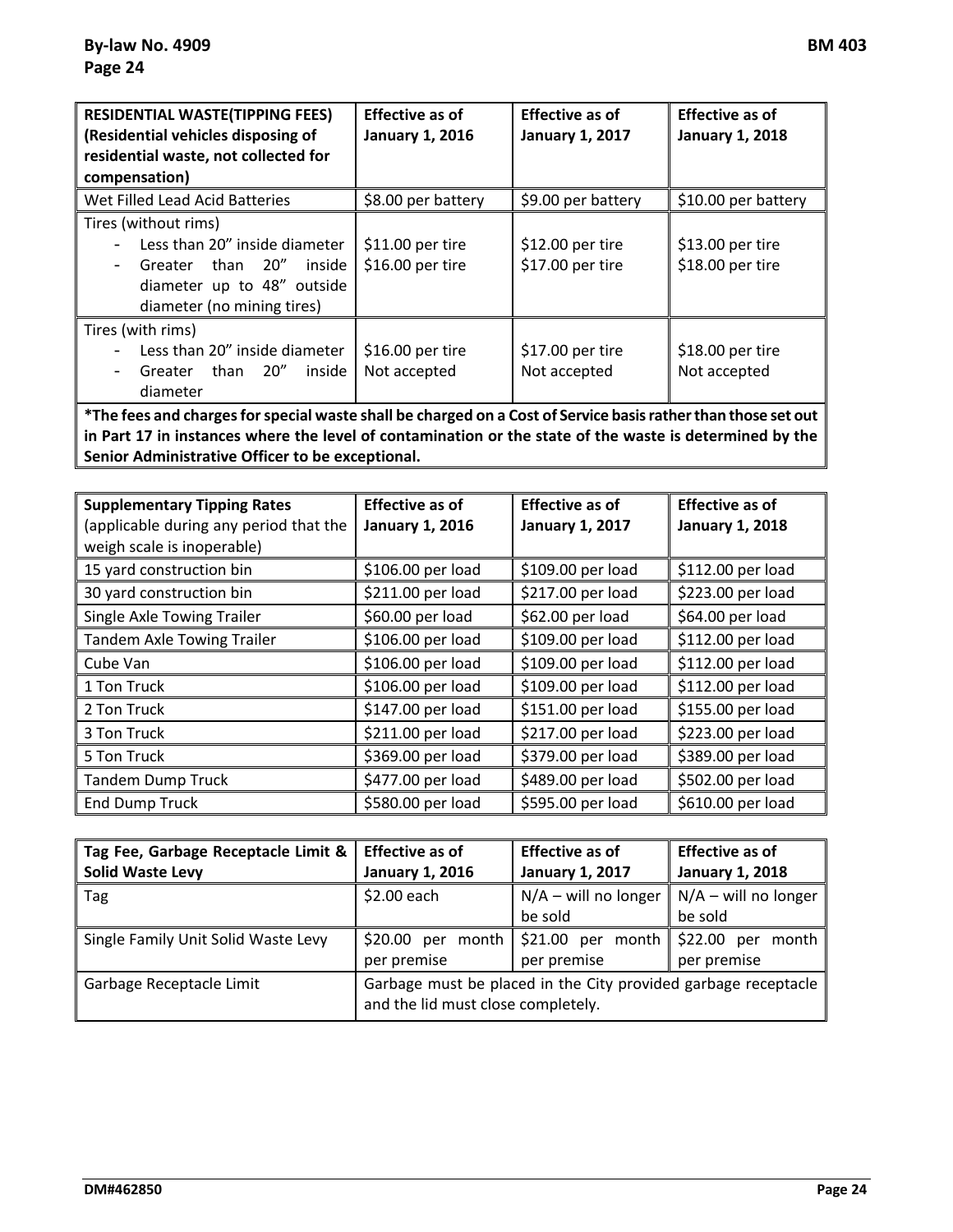### **PART 18** – Development Permit Fees (Zoning By-law No. 4404)

| <b>APPLICATION/SERVICE</b>                                                                                                                                                                                                                                                                                                                                                                                                                                                              | <b>FEE</b>                                                                                                                                                                                                               |  |
|-----------------------------------------------------------------------------------------------------------------------------------------------------------------------------------------------------------------------------------------------------------------------------------------------------------------------------------------------------------------------------------------------------------------------------------------------------------------------------------------|--------------------------------------------------------------------------------------------------------------------------------------------------------------------------------------------------------------------------|--|
| (For this Part, where the development involves more than one type of development, the fee shall be the sum of all applicable<br>fees. Where development proceeds without a permit being first obtained, the appropriate fees shall be doubled. Where a<br>demolition development permit application is separated from an application for construction on the same site, the<br>demolition development permit application fee shall be based on the type of the building/structure to be |                                                                                                                                                                                                                          |  |
| demolished)                                                                                                                                                                                                                                                                                                                                                                                                                                                                             |                                                                                                                                                                                                                          |  |
| Single Family Dwelling or Secondary Suite                                                                                                                                                                                                                                                                                                                                                                                                                                               | \$175.00 per application                                                                                                                                                                                                 |  |
| Duplex or Semi Detached                                                                                                                                                                                                                                                                                                                                                                                                                                                                 | \$300.00 per application                                                                                                                                                                                                 |  |
| Multi-Family Dwelling or Multi-Attached<br><b>Dwelling</b>                                                                                                                                                                                                                                                                                                                                                                                                                              | \$250.00 per application + \$30 per unit                                                                                                                                                                                 |  |
| Commercial, Industrial Use or other Non-<br>Residential Use (includes non-residential<br>additions, fences and accessory structures)                                                                                                                                                                                                                                                                                                                                                    | \$500.00 per application + \$0.55/ $m^2$ of gross floor area                                                                                                                                                             |  |
| Home Occupation/Home Based Business                                                                                                                                                                                                                                                                                                                                                                                                                                                     | \$50.00 per application                                                                                                                                                                                                  |  |
| Sign                                                                                                                                                                                                                                                                                                                                                                                                                                                                                    | \$75.00 per application                                                                                                                                                                                                  |  |
| <b>Residential Addition</b>                                                                                                                                                                                                                                                                                                                                                                                                                                                             | \$100.00 per application                                                                                                                                                                                                 |  |
| Residential decks, fences and accessory<br>structures                                                                                                                                                                                                                                                                                                                                                                                                                                   | \$75.00 per application                                                                                                                                                                                                  |  |
| Request for Conditionally Permitted Use                                                                                                                                                                                                                                                                                                                                                                                                                                                 | \$250.00 per application                                                                                                                                                                                                 |  |
| Request for Change of Use                                                                                                                                                                                                                                                                                                                                                                                                                                                               | \$100.00 per application                                                                                                                                                                                                 |  |
| Variance Request                                                                                                                                                                                                                                                                                                                                                                                                                                                                        | \$50.00 for a variance less than<br>or equal to 10%<br>\$200.00 for variance greater than 10% and less than 25%<br>\$300.00 for variance greater than 25%<br>(50% of variance request fee refundable if variance denied) |  |
| Zoning and/or General Plan Amendment                                                                                                                                                                                                                                                                                                                                                                                                                                                    | Greater of \$1000.00 or \$1.00/ $m^2$ of area to be amended up to a<br>maximum of \$5,000.00                                                                                                                             |  |
| Request for Certificate of Compliance or File<br><b>Information Letter</b>                                                                                                                                                                                                                                                                                                                                                                                                              | \$50.00 per letter for a Single family, Duplex or semi-<br>detached dwelling<br>\$100.00 per letter for a Multi-family, commercial or<br>industrial use                                                                  |  |
| License Agreement                                                                                                                                                                                                                                                                                                                                                                                                                                                                       | \$1,000.00 onetime fee                                                                                                                                                                                                   |  |
| Test-drilling for soil in Bedrock                                                                                                                                                                                                                                                                                                                                                                                                                                                       | \$500.00 (refundable in some circumstances as per policy)                                                                                                                                                                |  |
| Development Permit Appeal                                                                                                                                                                                                                                                                                                                                                                                                                                                               | \$25.00 per application (fee reimbursed if decision of Development<br>Officer is reversed)                                                                                                                               |  |
| Conversion of Paper Submission to<br><b>Electronic Form</b>                                                                                                                                                                                                                                                                                                                                                                                                                             | \$10.00 plus                                                                                                                                                                                                             |  |